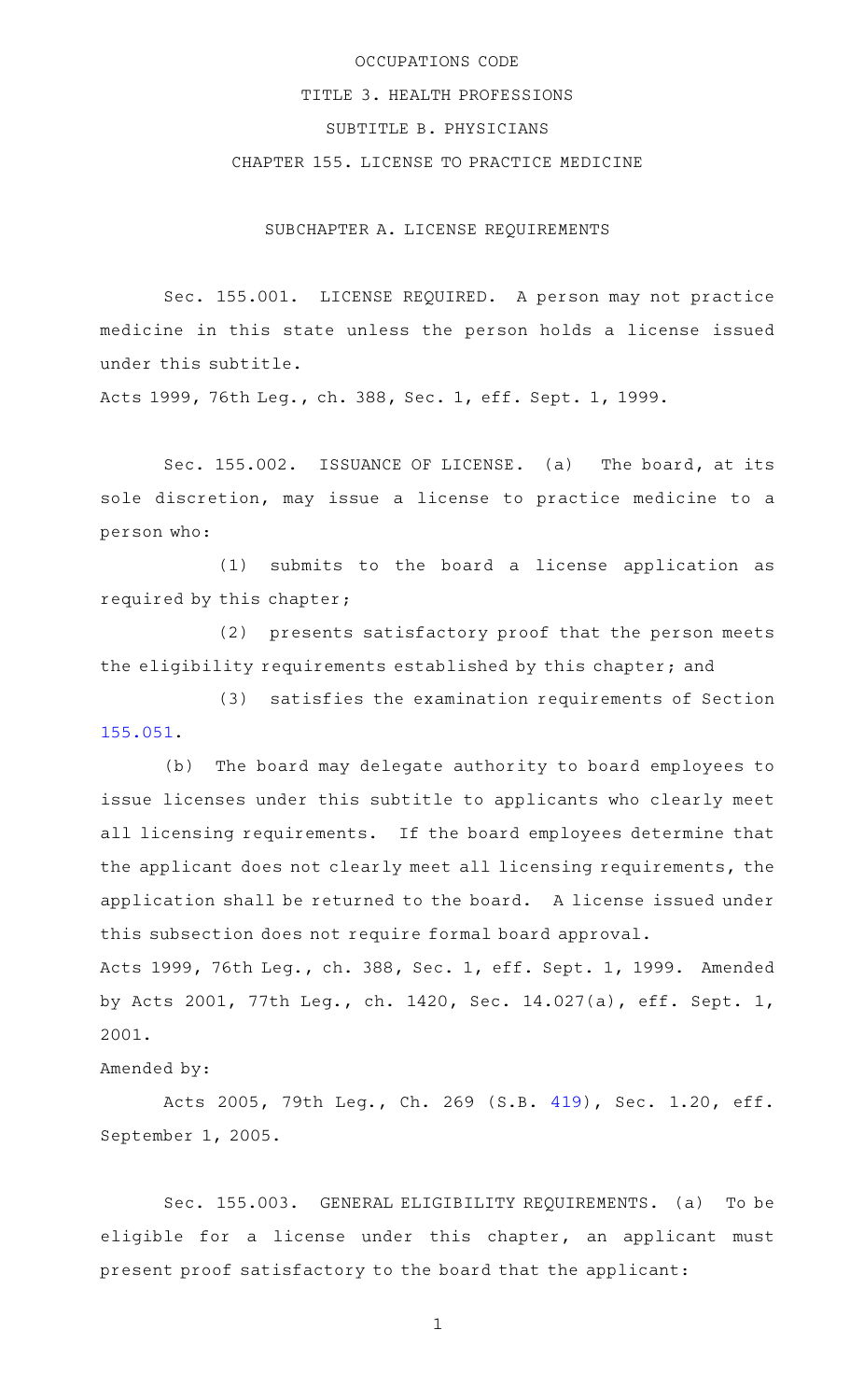(1) is at least 21 years of age;

(2) is of good professional character and has not violated Section [164.051](https://statutes.capitol.texas.gov/GetStatute.aspx?Code=OC&Value=164.051), [164.052,](https://statutes.capitol.texas.gov/GetStatute.aspx?Code=OC&Value=164.052) or [164.053](https://statutes.capitol.texas.gov/GetStatute.aspx?Code=OC&Value=164.053);

(3) has completed:

(A) at least 60 semester hours of college courses, other than courses in medical school, that are acceptable to The University of Texas at Austin for credit on a bachelor of arts degree or a bachelor of science degree;

 $(B)$  the entire primary, secondary, and premedical education required in the country of medical school graduation, if the medical school is located outside the United States or Canada; or

(C) substantially equivalent courses as determined by board rule;

 $(4)$  is a graduate of a medical school located in the United States or Canada and approved by the board;

 $(5)$  has either:

(A) successfully completed one year of graduate medical training approved by the board in the United States or Canada; or

(B) graduated from a medical school located outside the United States or Canada and has successfully completed two years of graduate medical training approved by the board in the United States or Canada;

(6) has passed an examination accepted or administered by the board; and

(7) has passed a Texas medical jurisprudence examination as determined by board rule.

(b) All medical or osteopathic medical education an applicant receives in the United States must be accredited by an accrediting body officially recognized by the United States Department of Education as the accrediting body for medical education leading to the doctor of medicine degree or the doctor of osteopathy degree. This subsection does not apply to postgraduate medical education or training.

(c) An applicant who is unable to meet the requirement established by Subsection (b) may be eligible for an unrestricted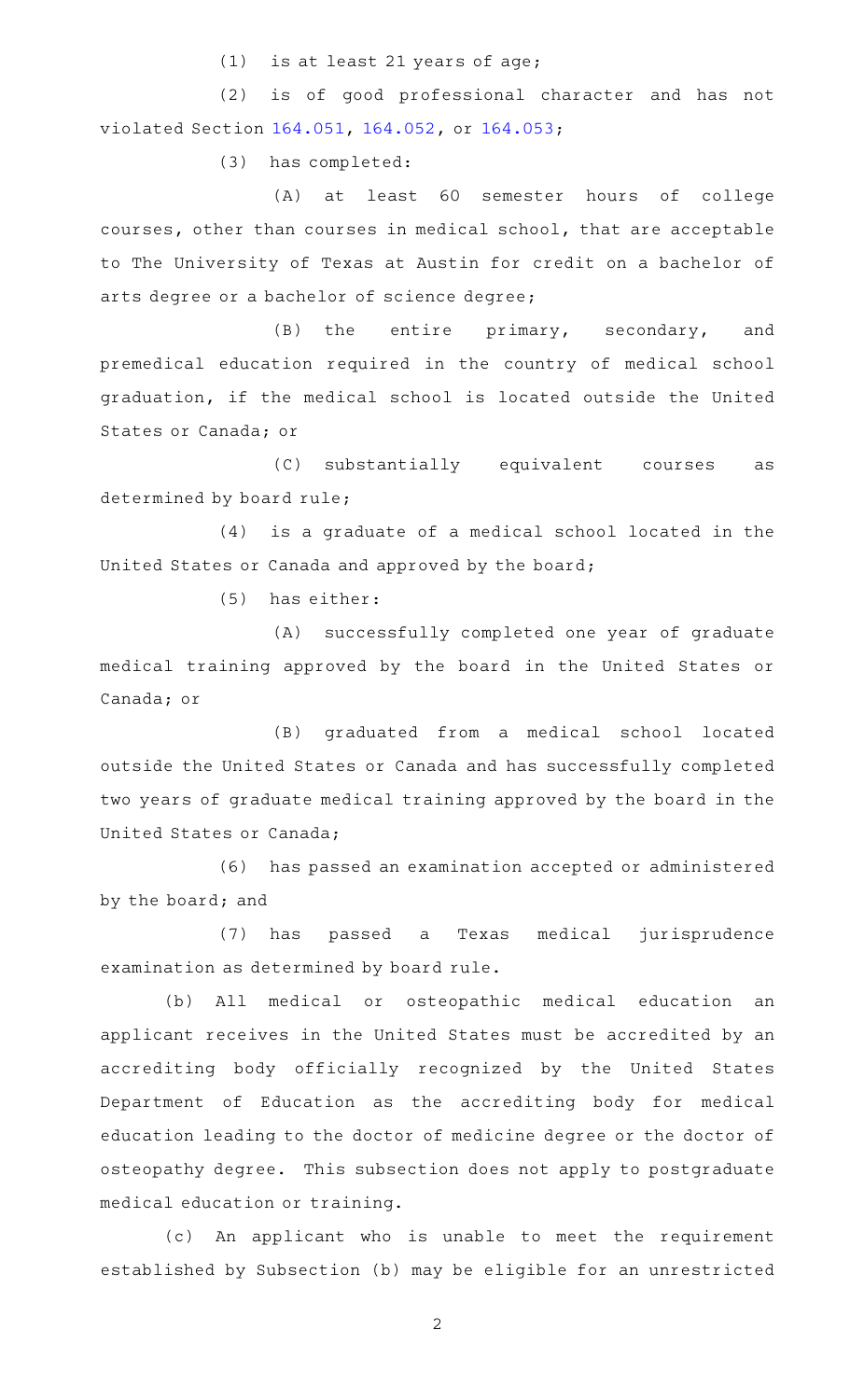license if the applicant:

(1) received medical education in a hospital or teaching institution sponsoring or participating in a program of graduate medical education accredited by the Accreditation Council for Graduate Medical Education, the American Osteopathic Association, or the board in the same subject as the medical or osteopathic medical education as defined by board rule; or

(2) is specialty board certified by a specialty board approved by the American Osteopathic Association or the American Board of Medical Specialties.

(d) Except as provided by Subsection  $(d-1)$ , in addition to the other requirements prescribed by this subtitle, the board may require an applicant to comply with other requirements that the board considers appropriate.

 $(d-1)$  The board may not require maintenance of certification by an applicant for the applicant to be eligible for a license under this chapter.

(e) An applicant is not eligible for a license if:

(1) the applicant holds a medical license that is currently restricted for cause, canceled for cause, suspended for cause, or revoked by a state, a province of Canada, or a uniformed service of the United States;

(2) an investigation or a proceeding is instituted against the applicant for the restriction, cancellation, suspension, or revocation in a state, a province of Canada, or a uniformed service of the United States; or

(3) a prosecution is pending against the applicant in any state, federal, or Canadian court for any offense that under the laws of this state is a felony or a misdemeanor that involves moral turpitude.

Acts 1999, 76th Leg., ch. 388, Sec. 1, eff. Sept. 1, 1999. Amended by Acts 2001, 77th Leg., ch. 1420, Sec. 14.027(b), eff. Sept. 1, 2001.

## Amended by:

Acts 2005, 79th Leg., Ch. 269 (S.B. [419](http://www.legis.state.tx.us/tlodocs/79R/billtext/html/SB00419F.HTM)), Sec. 1.21, eff. September 1, 2005.

Acts 2011, 82nd Leg., R.S., Ch. 498 (H.B. [1380](http://www.legis.state.tx.us/tlodocs/82R/billtext/html/HB01380F.HTM)), Sec. 1, eff.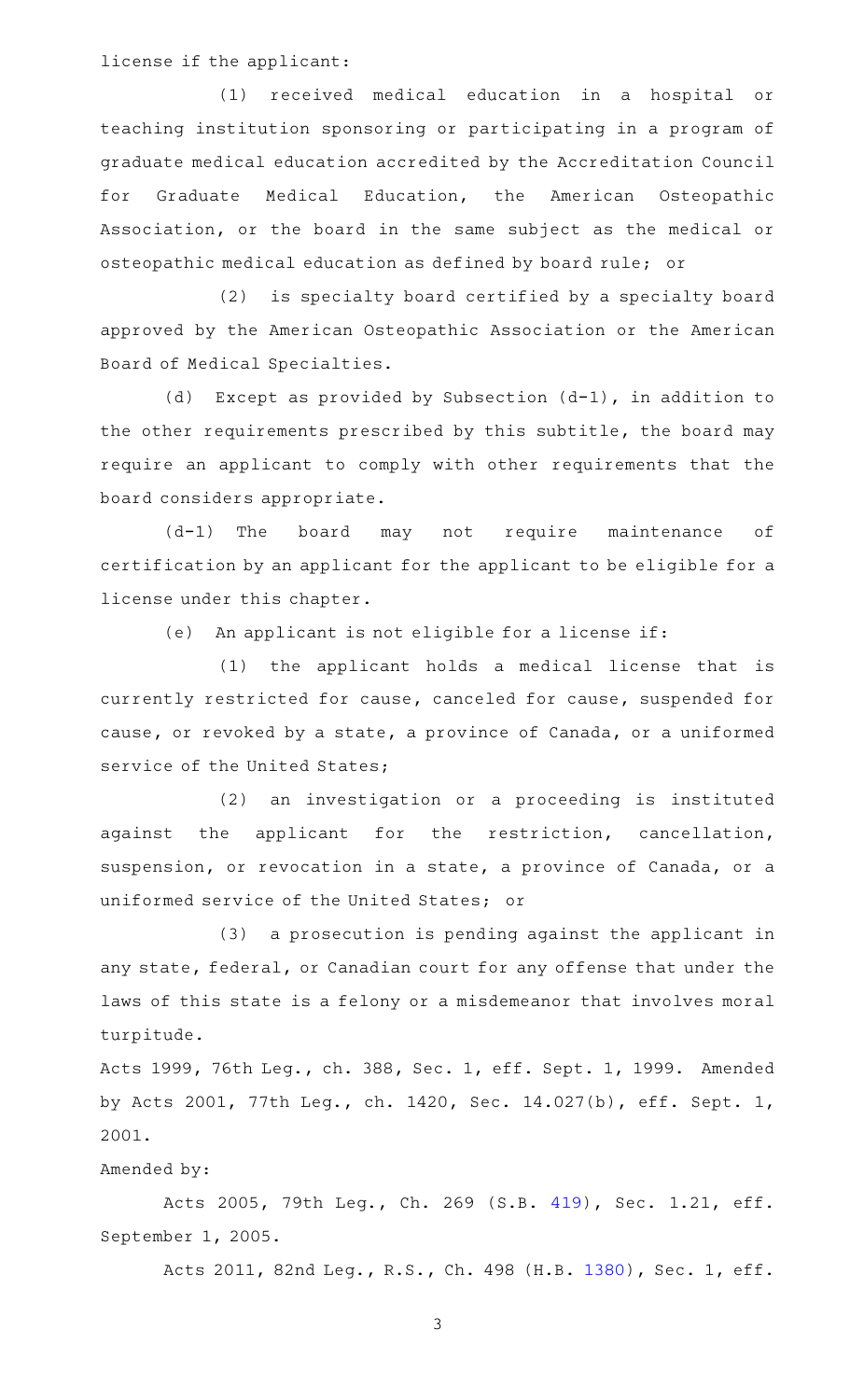September 1, 2011.

Acts 2017, 85th Leg., R.S., Ch. 1121 (S.B. [1148](http://www.legis.state.tx.us/tlodocs/85R/billtext/html/SB01148F.HTM)), Sec. 4, eff. January 1, 2018.

Sec. 155.0031. APPLICATION PROCEDURES AND REQUIREMENTS. (a) An application for a license must be in writing and on forms prescribed by the board. The board may allow or require applicants, by board rule, to use the Federation Credentials Verification Service offered by the Federation of State Medical Boards of the United States.

(b) The application forms must be accompanied by all fees, documents, and photographs required by board rule.

(c) Applicants for a license must subscribe to an oath. The written oath is part of the application.

(d) An applicant must present proof satisfactory to the board that:

(1) each medical school attended by the applicant is substantially equivalent to a Texas medical school as determined by board rule; or

(2) the applicant is specialty board certified by a specialty board organization acceptable to the board. Added by Acts 2001, 77th Leg., ch. 1420, Sec. 14.027(c), eff. Sept. 1, 2001.

Amended by:

Acts 2009, 81st Leg., R.S., Ch. 1406 (H.B. [3674](http://www.legis.state.tx.us/tlodocs/81R/billtext/html/HB03674F.HTM)), Sec. 1, eff. September 1, 2009.

Sec. 155.004. ADDITIONAL ELIGIBILITY REQUIREMENTS FOR GRADUATES OF CERTAIN FOREIGN MEDICAL SCHOOLS. A license applicant who is a graduate of a medical school that is located outside the United States and Canada must present proof satisfactory to the board that the applicant:

 $(1)$  is a graduate of a school whose curriculum meets the requirements for an unapproved medical school as determined by a committee of experts selected by the Texas Higher Education Coordinating Board;

(2) has successfully completed at least two years of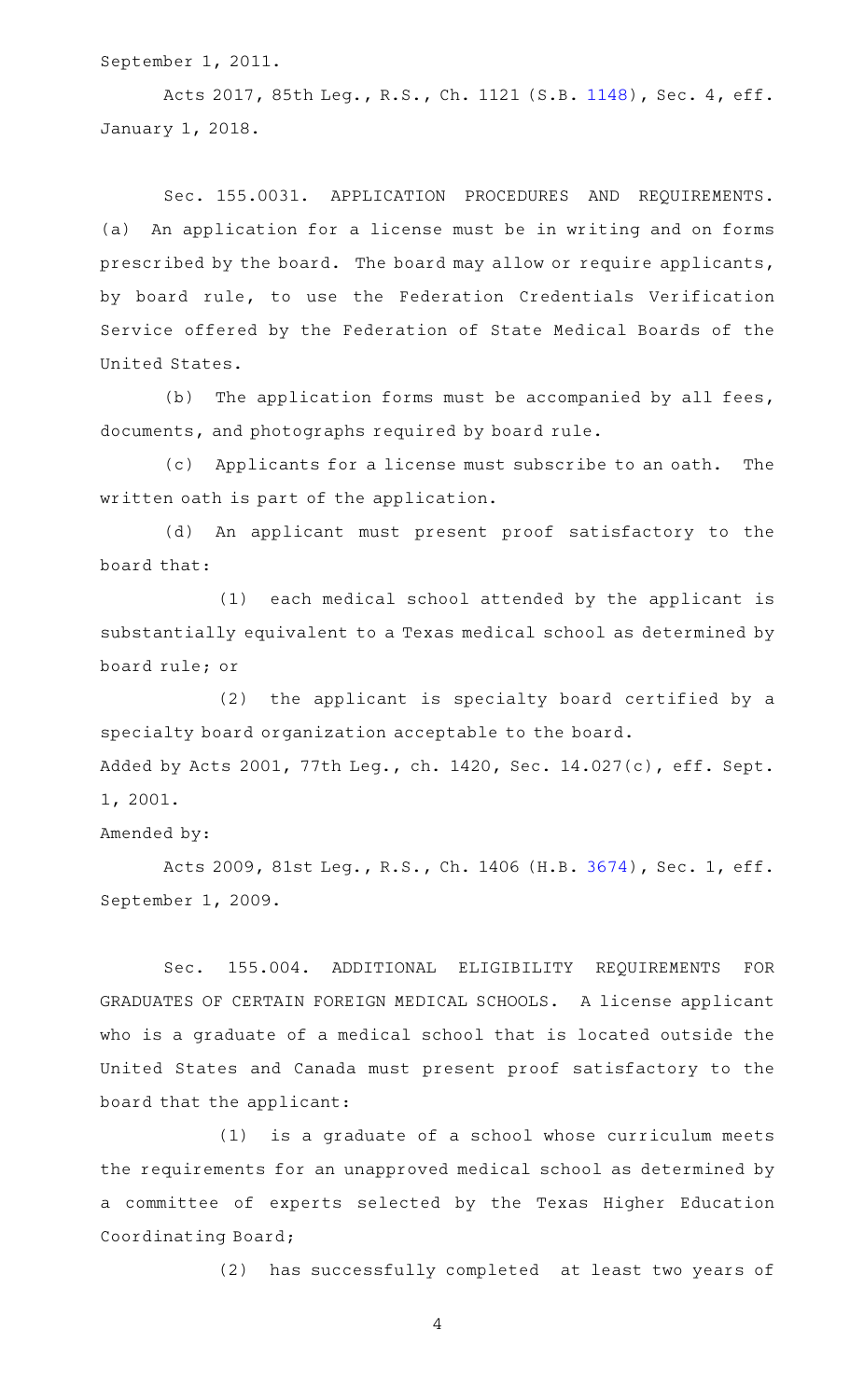graduate medical training in the United States or Canada that was approved by the board;

(3) holds a valid certificate issued by the Educational Commission for Foreign Medical Graduates; and

 $(4)$  is able to communicate in English.

Acts 1999, 76th Leg., ch. 388, Sec. 1, eff. Sept. 1, 1999. Amended by Acts 2001, 77th Leg., ch. 1420, Sec. 14.027(d), eff. Sept. 1, 2001.

Amended by:

Acts 2009, 81st Leg., R.S., Ch. 1406 (H.B. [3674](http://www.legis.state.tx.us/tlodocs/81R/billtext/html/HB03674F.HTM)), Sec. 2, eff. September 1, 2009.

Acts 2011, 82nd Leg., R.S., Ch. 498 (H.B. [1380](http://www.legis.state.tx.us/tlodocs/82R/billtext/html/HB01380F.HTM)), Sec. 2, eff. September 1, 2011.

Sec. 155.005. ELIGIBILITY REQUIREMENTS OF FOREIGN MEDICAL SCHOOL STUDENTS IN FIFTH PATHWAY PROGRAM. (a) To be eligible for a license under this chapter, an applicant who has been a student of a foreign medical school must present proof satisfactory to the board that the applicant:

(1) meets the requirements of Section  $155.003$ ;

(2) has studied medicine in a medical school located outside the United States and Canada that is acceptable to the board;

(3) has completed all of the didactic work of the foreign medical school but has not graduated from the school;

(4) has attained a score satisfactory to a medical school in the United States approved by the Liaison Committee on Medical Education on a qualifying examination and has satisfactorily completed one academic year of supervised clinical training for foreign medical students, as defined by the American Medical Association Council on Medical Education (Fifth Pathway Program), under the direction of the medical school in the United States;

(5) has attained a passing score on the Educational Commission for Foreign Medical Graduates examination or another examination, if required by the board;

(6) has successfully completed at least two years of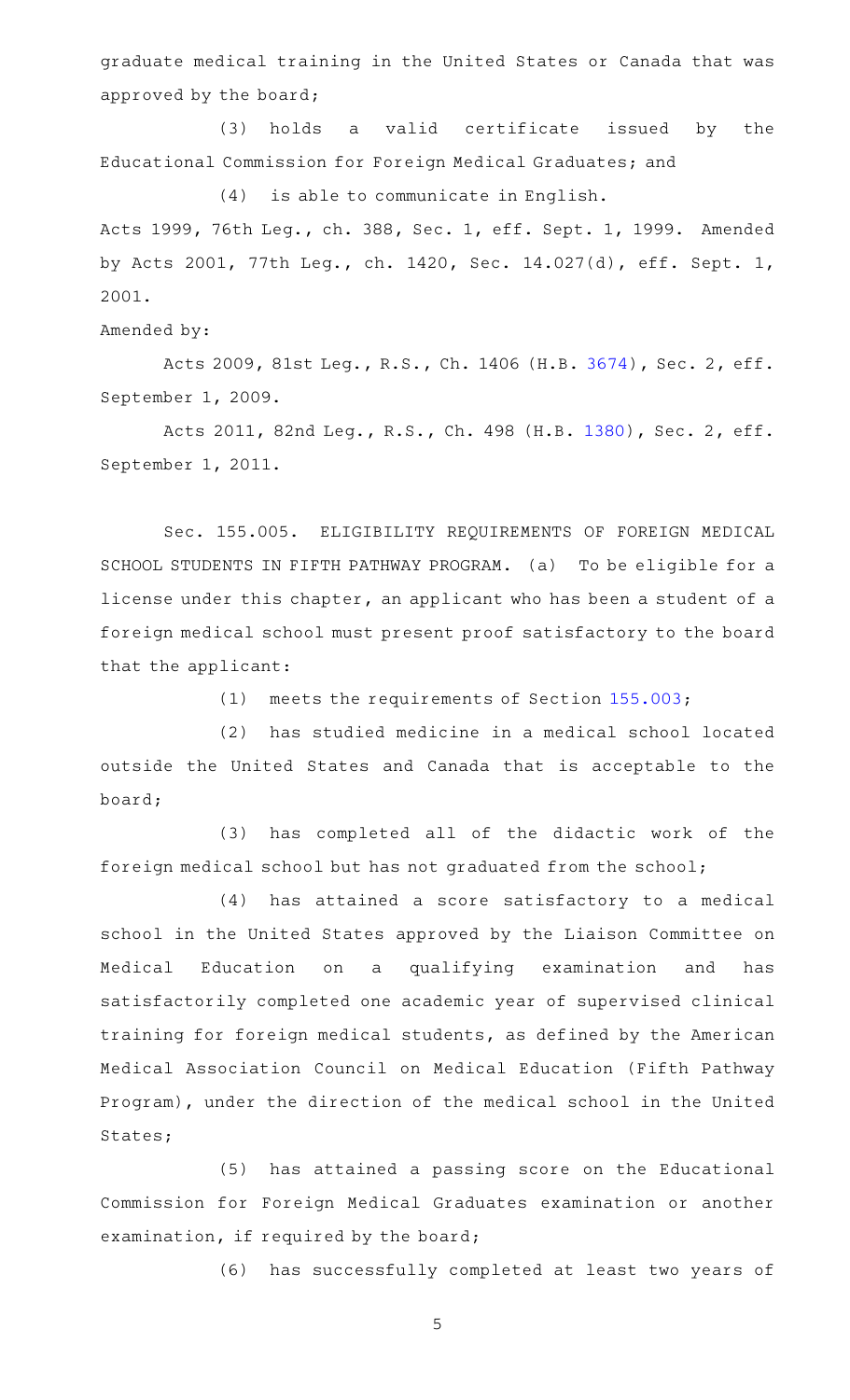graduate medical training in the United States or Canada that was approved by the board as of the date the training was completed; and

(7) has passed the license examination under Subchapter B required by the board of each applicant.

(b) An applicant who satisfies the requirements of this section is not required to:

(1) meet any requirement of the foreign medical school beyond completion of the didactic work; or

(2) be certified by the Educational Commission for Foreign Medical Graduates.

(c)AAA hospital that is licensed by this state, that is operated by this state or a political subdivision of this state, or that directly or indirectly receives state financial assistance may not require a person who has been a student of a foreign medical school but has not graduated from the school to satisfy any requirements other than those listed in Subsection (a) before beginning an internship or residency.

(d) For purposes of licensing under this chapter, a document granted by a medical school located outside the United States issued after the completion of all the didactic work of the medical school is considered the equivalent of a degree of doctor of medicine or doctor of osteopathy on certification by the medical school in the United States in which the training was received that the person to whom the document was issued satisfactorily completed the requirements listed in Subsection (a)(4).

Acts 1999, 76th Leg., ch. 388, Sec. 1, eff. Sept. 1, 1999. Amended by Acts 2001, 77th Leg., ch. 1420, Sec. 14.027(e), eff. Sept. 1, 2001.

Amended by:

Acts 2011, 82nd Leg., R.S., Ch. 498 (H.B. [1380](http://www.legis.state.tx.us/tlodocs/82R/billtext/html/HB01380F.HTM)), Sec. 3, eff. September 1, 2011.

Text of section as added by Acts 2005, 79th Leg., R.S., Ch. 269 (S.B. [419\)](http://www.legis.state.tx.us/tlodocs/79R/billtext/html/SB00419F.HTM), Sec. 1.22

For text of section as added by Acts 2005, 79th Leg., Ch. 799 (S.B. [423\)](http://www.legis.state.tx.us/tlodocs/79R/billtext/html/SB00423F.HTM), Sec. 1, see other Sec. 155.006.

Sec. 155.006. ISSUANCE OF LIMITED LICENSE. (a) The board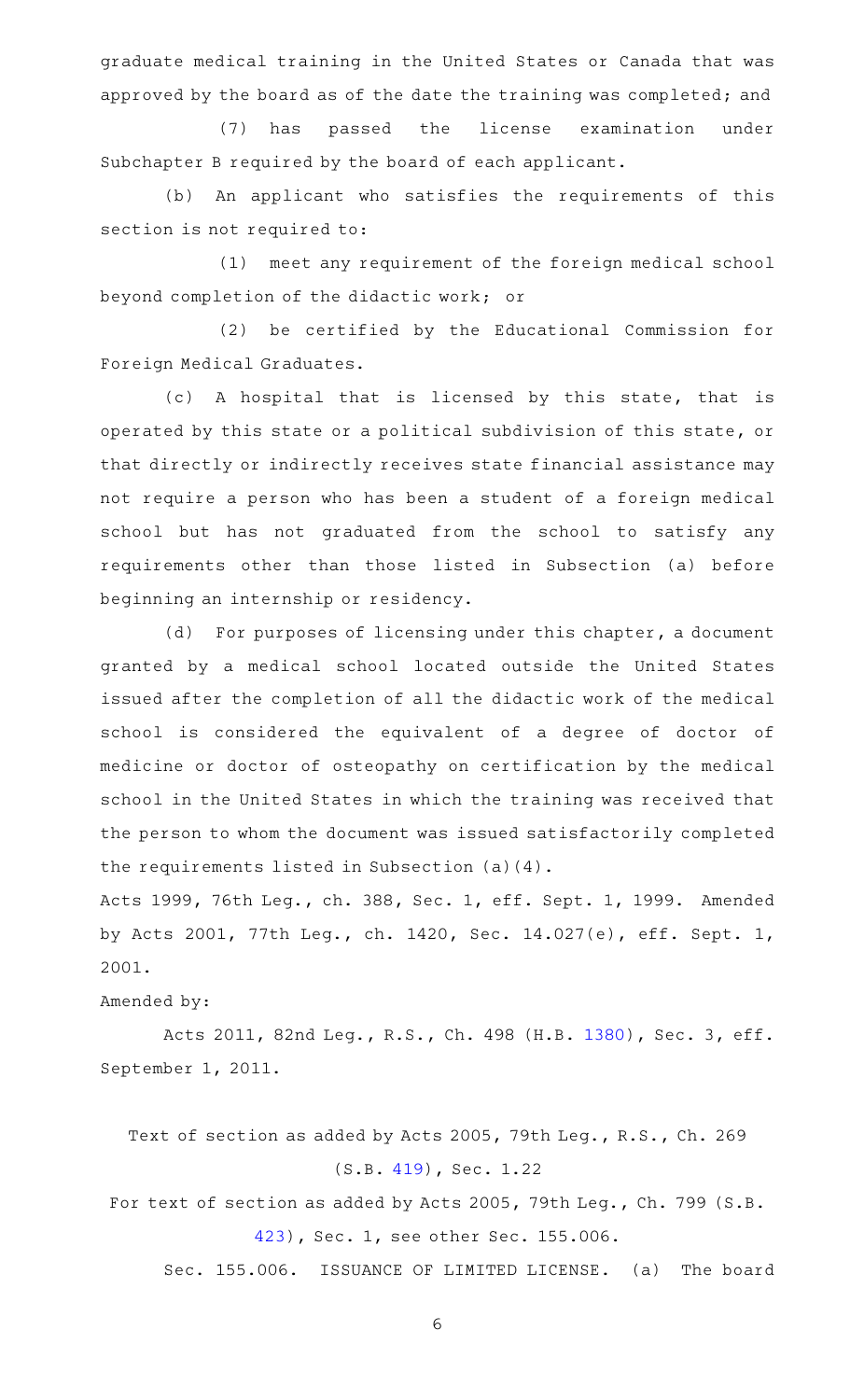may adopt rules and prescribe fees related to the issuance of a license under this section that is limited in scope to an applicant by virtue of the applicant 's conceded eminence and authority in the applicant 's specialty.

(b) An applicant is eligible for a limited license under this section on presenting proof satisfactory to the board that the applicant:

 $(1)$  is recommended to the board by the dean, president, or chief academic officer of:

 $(A)$  a school of medicine in this state;

(B) The University of Texas Health Center at

Tyler;

(C) The University of Texas M. D. Anderson Cancer Center; or

(D) a program of graduate medical education, accredited by the Accreditation Council for Graduate Medical Education or the American Osteopathic Association, that exceeds the requirements for eligibility for first board certification in the discipline;

 $(2)$  is expected to receive an appointment at the institution or program making the recommendation under Subdivision  $(1);$ 

(3) has not failed a licensing examination that would prevent the applicant from obtaining a full license not limited in scope in this state;

(4) has passed a Texas medical jurisprudence examination as determined by board rule;

(5) has successfully completed at least one year of approved subspecialty training accredited by the Accreditation Council for Graduate Medical Education or the American Osteopathic Association;

(6) is of good professional character, is not subject to denial of a license under Section [164.051](https://statutes.capitol.texas.gov/GetStatute.aspx?Code=OC&Value=164.051), and has not engaged in conduct described by Section [164.052](https://statutes.capitol.texas.gov/GetStatute.aspx?Code=OC&Value=164.052) or [164.053;](https://statutes.capitol.texas.gov/GetStatute.aspx?Code=OC&Value=164.053) and

(7) meets any other requirements prescribed by board rule adopted under this section.

(c) In adopting rules under this section, the board may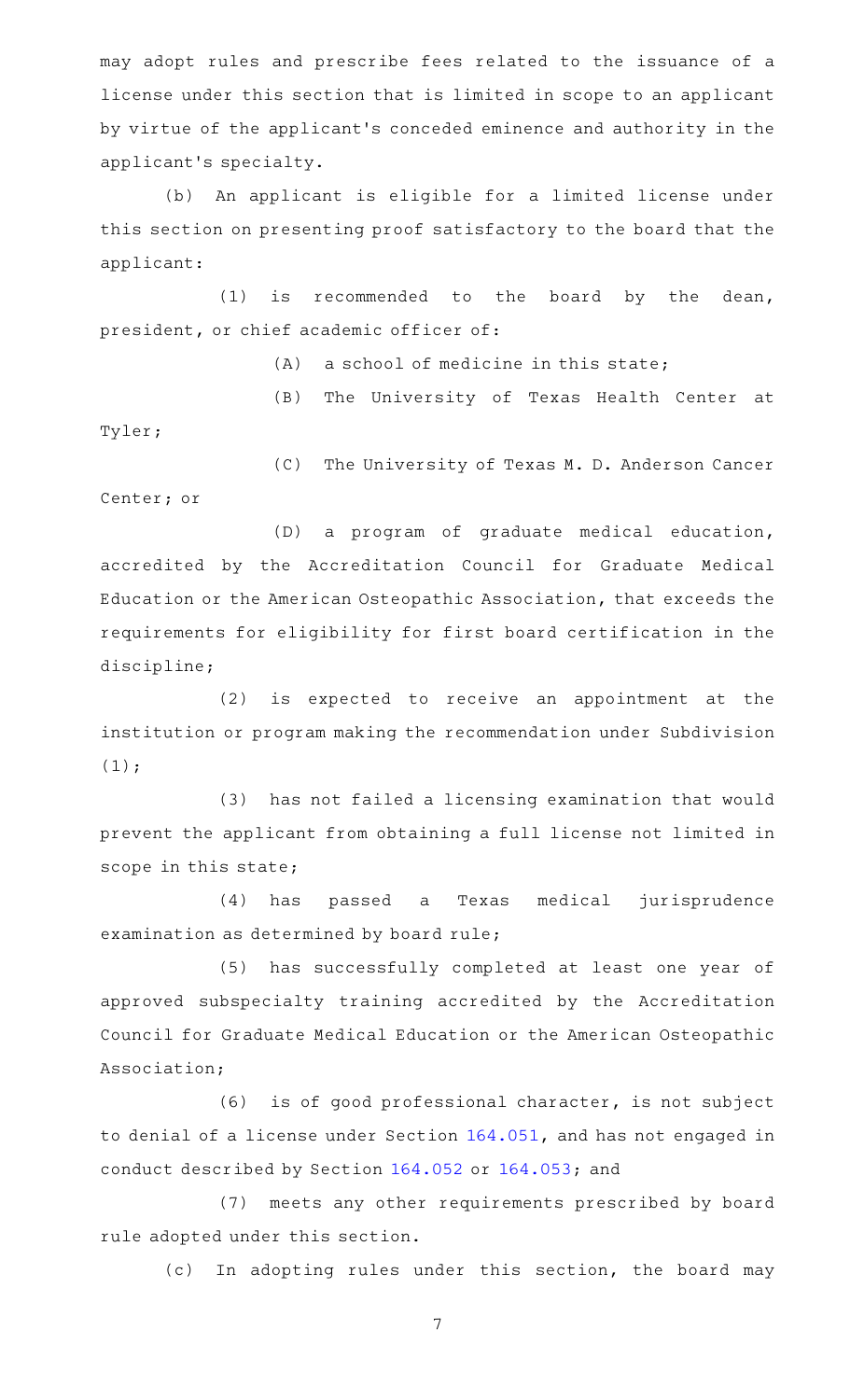adopt rules that prescribe additional qualifications for an applicant, including education and examination requirements, conditions of employment, and application procedures. The board by rule may qualify, restrict, or otherwise limit a license issued under this section.

(d) The board by rule may define "conceded eminence and authority in the applicant's specialty." In adopting rules under this subsection, the board shall consider criteria that include a person 's:

- $(1)$  academic appointments;
- $(2)$  length of time in a profession;
- (3) scholarly publications; and
- (4) professional accomplishments.

(e) The board may require that the holder of a license under this section serve a six-month probationary period during which medical services provided by the license holder are supervised by another licensed physician.

(f) The holder of a license under this section shall be limited to the practice of only a specialty of medicine for which the license holder has trained and qualified, as determined by the board. The license holder may not practice medicine outside of the setting of the institution or program that recommended the license holder under Subsection (b)(1).

(g) The holder of a license under this section may not change the license holder 's practice setting to a new institution or program unless the license holder applies for a new license under this section with the recommendation of that institution or program as required by Subsection (b)(1).

(h) A license holder under this section may obtain a full license not limited in scope to practice medicine in this state by meeting all applicable eligibility requirements for that license. Added by Acts 2005, 79th Leg., Ch. 269 (S.B. [419](http://www.legis.state.tx.us/tlodocs/79R/billtext/html/SB00419F.HTM)), Sec. 1.22, eff. September 1, 2005.

Text of section as added by Acts 2005, 79th Leg., R.S., Ch. 799 (S.B. [423](http://www.legis.state.tx.us/tlodocs/79R/billtext/html/SB00423F.HTM)), Sec. 1

For text of section as added by Acts 2005, 79th Leg., Ch. 269 (S.B.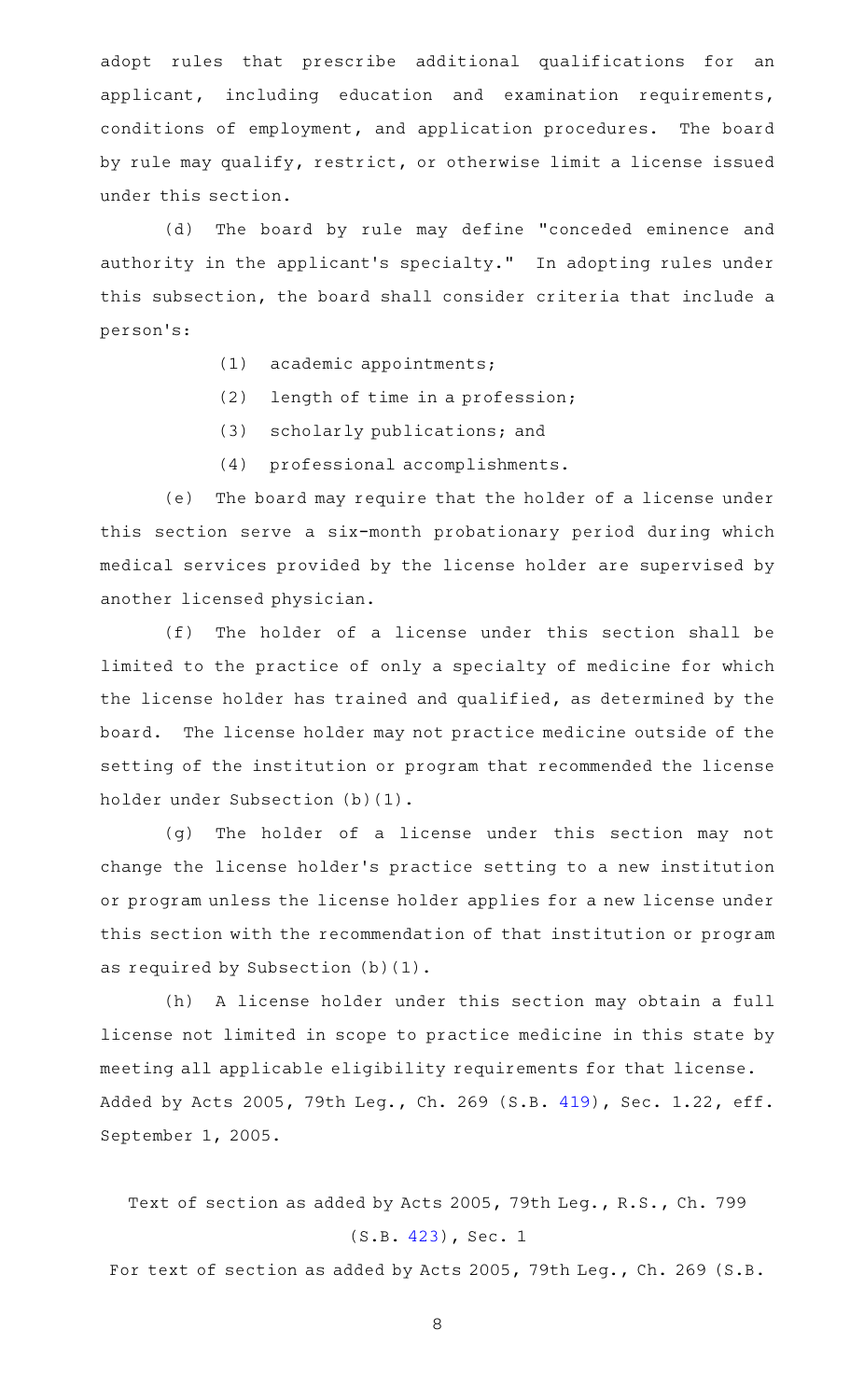#### [419](http://www.legis.state.tx.us/tlodocs/79R/billtext/html/SB00419F.HTM)), Sec. 1.22, see other Sec. 155.006.

Sec. 155.006. ISSUANCE OF LIMITED LICENSE. (a) The board may adopt rules and prescribe fees related to the issuance of a license under this section that is limited in scope to an applicant by virtue of the applicant 's conceded eminence and authority in the applicant 's specialty.

(b) An applicant is eligible for a limited license under this section on presenting proof satisfactory to the board that the applicant:

 $(1)$  is recommended to the board by the dean, president, or chief academic officer of:

 $(A)$  a school of medicine in this state;

(B) The University of Texas Health Center at Tyler;

(C) The University of Texas M. D. Anderson Cancer Center; or

(D) a program of graduate medical education, accredited by the Accreditation Council for Graduate Medical Education or the American Osteopathic Association, that exceeds the requirements for eligibility for first board certification in the discipline;

(2) is expected to receive an appointment at the institution or program making the recommendation under Subdivision  $(1);$ 

(3) has not failed a licensing examination that would prevent the applicant from obtaining a full license not limited in scope in this state;

(4) has passed a Texas medical jurisprudence examination as determined by board rule;

(5) has successfully completed at least one year of approved subspecialty training accredited by the Accreditation Council for Graduate Medical Education or the American Osteopathic Association;

 $(6)$  is of good professional character, is not subject to denial of a license under Section [164.051](https://statutes.capitol.texas.gov/GetStatute.aspx?Code=OC&Value=164.051), and has not engaged in conduct described by Section [164.052](https://statutes.capitol.texas.gov/GetStatute.aspx?Code=OC&Value=164.052) or [164.053;](https://statutes.capitol.texas.gov/GetStatute.aspx?Code=OC&Value=164.053) and

(7) meets any other requirements prescribed by board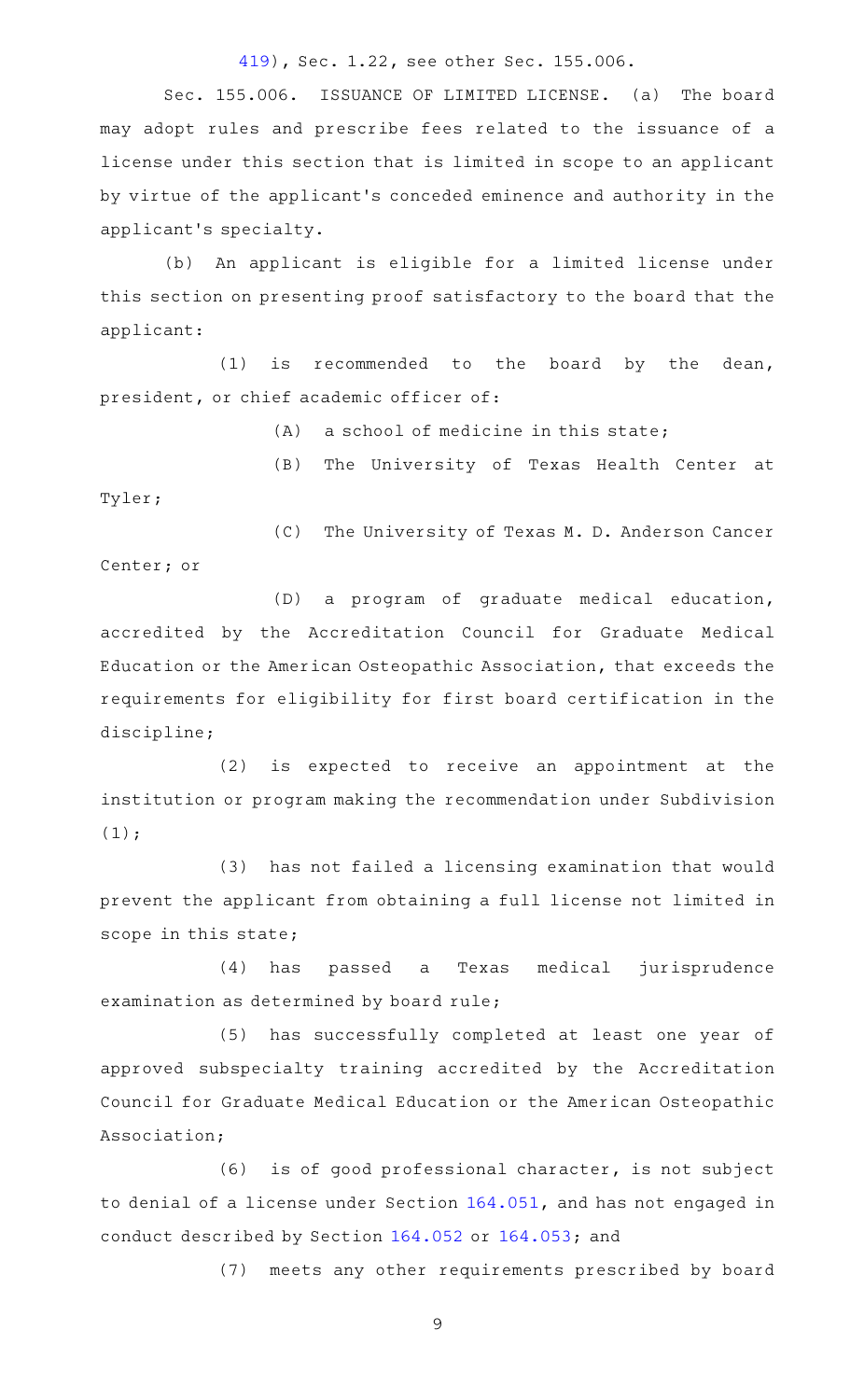rule adopted under this section.

(c) In adopting rules under this section, the board may adopt rules that prescribe additional qualifications for an applicant, including education and examination requirements, conditions of employment, and application procedures. The board by rule may qualify, restrict, or otherwise limit a license issued under this section.

(d) The board by rule may define "conceded eminence and authority in the applicant's specialty." In adopting rules under this subsection, the board shall consider criteria that include a person 's:

- (1) academic appointments;
- $(2)$  length of time in a profession;
- (3) scholarly publications; and
- (4) professional accomplishments.

(e) The board may require that the holder of a license under this section serve a six-month probationary period during which medical services provided by the license holder are supervised by another licensed physician.

(f) The holder of a license under this section shall be limited to the practice of only a specialty of medicine for which the license holder has trained and qualified, as determined by the board. The license holder may not practice medicine outside of the setting of the institution or program, or an affiliate of the institution or program, that recommended the license holder under Subsection (b)(1).

(g) The holder of a license under this section may not change the license holder 's practice setting to a new institution or program unless the license holder applies for a new license under this section with the recommendation of that institution or program as required by Subsection (b)(1).

(h) A license holder under this section may obtain a full license not limited in scope to practice medicine in this state by meeting all applicable eligibility requirements for such license. Added by Acts 2005, 79th Leg., Ch. 799 (S.B. [423](http://www.legis.state.tx.us/tlodocs/79R/billtext/html/SB00423F.HTM)), Sec. 1, eff. September 1, 2005.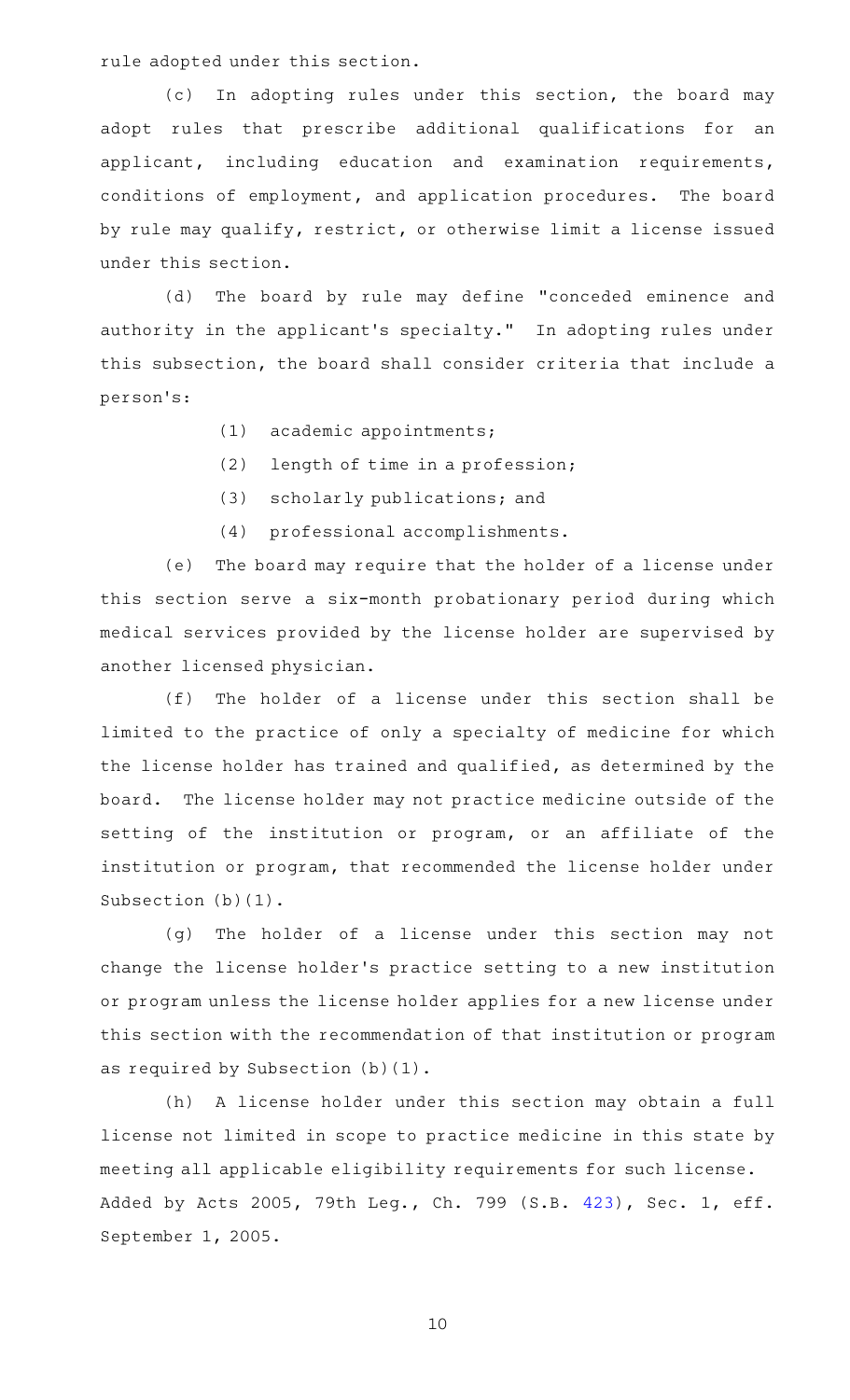Sec. 155.007. APPLICATION PROCESS. (a) The executive director shall review each application for a license and shall:

(1) recommend to the board each applicant eligible for a license; and

(2) report to the board the name of each applicant determined to be ineligible for a license, together with the reasons for that determination.

(b) An applicant determined to be ineligible for a license by the executive director may request review of that determination by a committee of the board. The applicant must request the review not later than the 20th day after the date the applicant receives notice of the determination.

(c) The executive director may refer an application to the board committee for a recommendation concerning eligibility. If the committee determines that the applicant is ineligible for a license, the committee shall submit that determination, together with the reasons for the determination, to the board unless the applicant requests a hearing not later than the 20th day after the date the applicant receives notice of the determination.

(d) The committee may refer an application for determination of eligibility to the full board.

(e) A hearing requested under Subsection (c) shall be held before an administrative law judge of the State Office of Administrative Hearings and must comply with:

(1) Chapter [2001](https://statutes.capitol.texas.gov/GetStatute.aspx?Code=GV&Value=2001), Government Code; and

 $(2)$  the rules of:

 $(A)$  the State Office of Administrative Hearings; and

### $(B)$  the board.

(f) After receipt of the administrative law judge's proposed findings of fact and conclusions of law, the board shall determine the applicant 's eligibility. The board shall provide an applicant who is denied a license a written statement containing the reasons for the board's action.

(g) Each report received or gathered by the board on a license applicant is confidential and is not subject to disclosure under Chapter [552](https://statutes.capitol.texas.gov/GetStatute.aspx?Code=GV&Value=552), Government Code. The board may disclose a report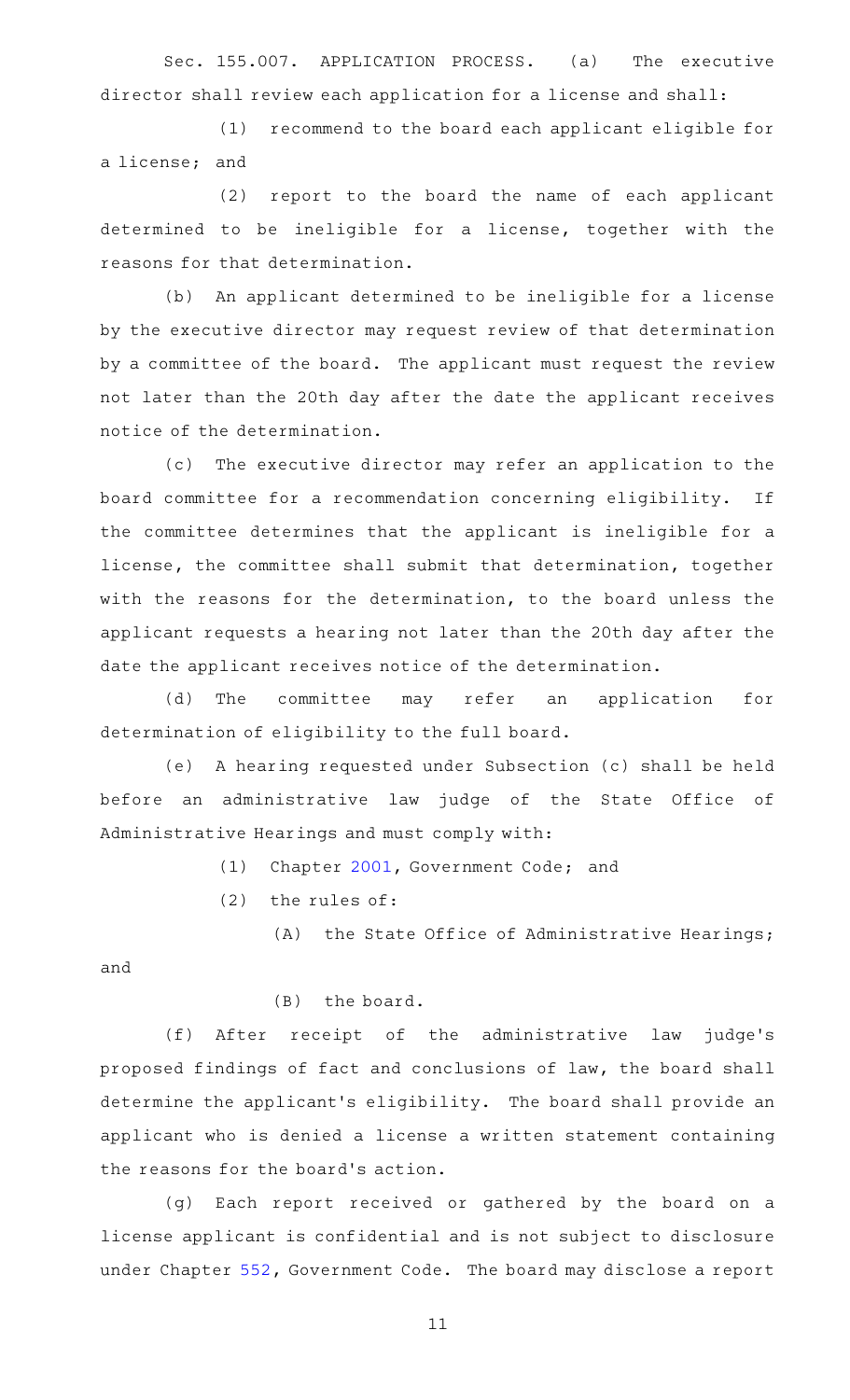to an appropriate licensing authority in another state. The board shall report all licensing actions to appropriate licensing authorities in other states and to the Federation of State Medical Boards of the United States.

 $(h)$  Not later than January 1 of each year:

(1) the executive director shall review the policy and procedures the board uses to issue licenses; and

(2) the board shall perform a needs assessment to enable the board to determine the performance goals that the board must meet to reduce any unreasonable delays in the timely completion of the licensing process and to ensure the process is completed in a reasonable number of days.

(i) Not later than August 1 of each even-numbered year, the executive director shall issue a report to the governor, the Legislative Budget Board, and the relevant committees of the senate and the house of representatives on the state of the board's licensing process.

(j) The report required under Subsection (i) must include a projected yearly budget for board staffing and technology improvements that will allow the board to issue licenses within a reasonable number of days.

 $(k)$  The board and the executive director shall ensure that any change in licensing policies or procedures is made only to increase the number of licenses issued under this chapter, reduce unreasonable delays in the licensing process, and maintain public safety.

(1) The report required under Subsection (i) must include:

(1) any specialty certification information collected from applicants, including any information similar to information collected under Section [154.006](https://statutes.capitol.texas.gov/GetStatute.aspx?Code=OC&Value=154.006);

(2) the location where each applicant intends to practice; and

(3) in aggregate form, data collected since the prior report relating to felony convictions, Class A and Class B misdemeanor convictions, and deferred adjudications for felonies and Class A and Class B misdemeanors.

(m) Not later than August 31, 2008, the board shall ensure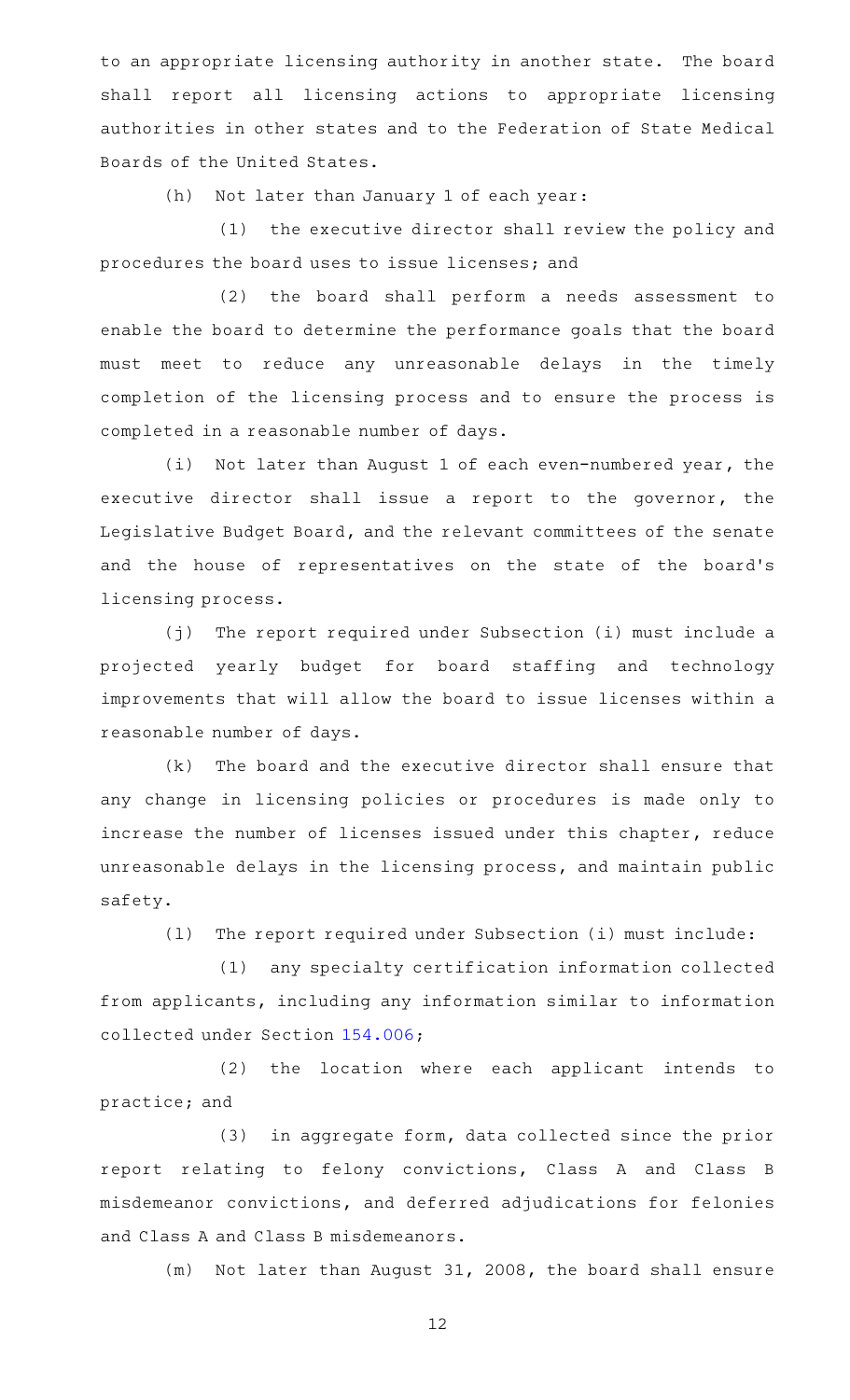that the average time to process license applications under this chapter does not exceed 51 days. The board shall include the board's progress toward this performance measure target in the report required under Subsection (i).

(n) The board shall make an effort to give priority to an application submitted by an applicant who informs the board that the applicant intends to practice in a medically underserved area of this state.

Acts 1999, 76th Leg., ch. 388, Sec. 1, eff. Sept. 1, 1999. Amended by Acts 2001, 77th Leg., ch. 1420, Sec. 14.027(f), eff. Sept. 1, 2001.

Amended by:

Acts 2007, 80th Leg., R.S., Ch. 880 (H.B. [1973](http://www.legis.state.tx.us/tlodocs/80R/billtext/html/HB01973F.HTM)), Sec. 2, eff. June 15, 2007.

Sec. 155.008. CRIMINAL RECORD CHECK. (a) The board may submit to the Department of Public Safety a complete set of fingerprints of each license applicant, and the department shall classify and check the fingerprints against those in the department's fingerprint records. The department shall certify to the board its findings regarding the criminal record of the applicant or the applicant 's lack of a criminal record.

(b) Each applicant shall submit information to the board detailing any conviction for a felony or a Class A or Class B misdemeanor or a deferred adjudication for a felony or Class A or Class B misdemeanor for a violation relating to:

(1) Medicare, Medicaid or insurance fraud;

(2) the Texas Controlled Substances Act or intoxication or alcoholic beverage offenses;

(3) sexual or assaultive offenses; and

 $(4)$  tax fraud or evasion.

Acts 1999, 76th Leg., ch. 388, Sec. 1, eff. Sept. 1, 1999. Amended by Acts 2001, 77th Leg., ch. 1420, Sec. 14.023(b), eff. Sept. 1, 2001.

#### Amended by:

Acts 2007, 80th Leg., R.S., Ch. 880 (H.B. [1973](http://www.legis.state.tx.us/tlodocs/80R/billtext/html/HB01973F.HTM)), Sec. 3, eff. June 15, 2007.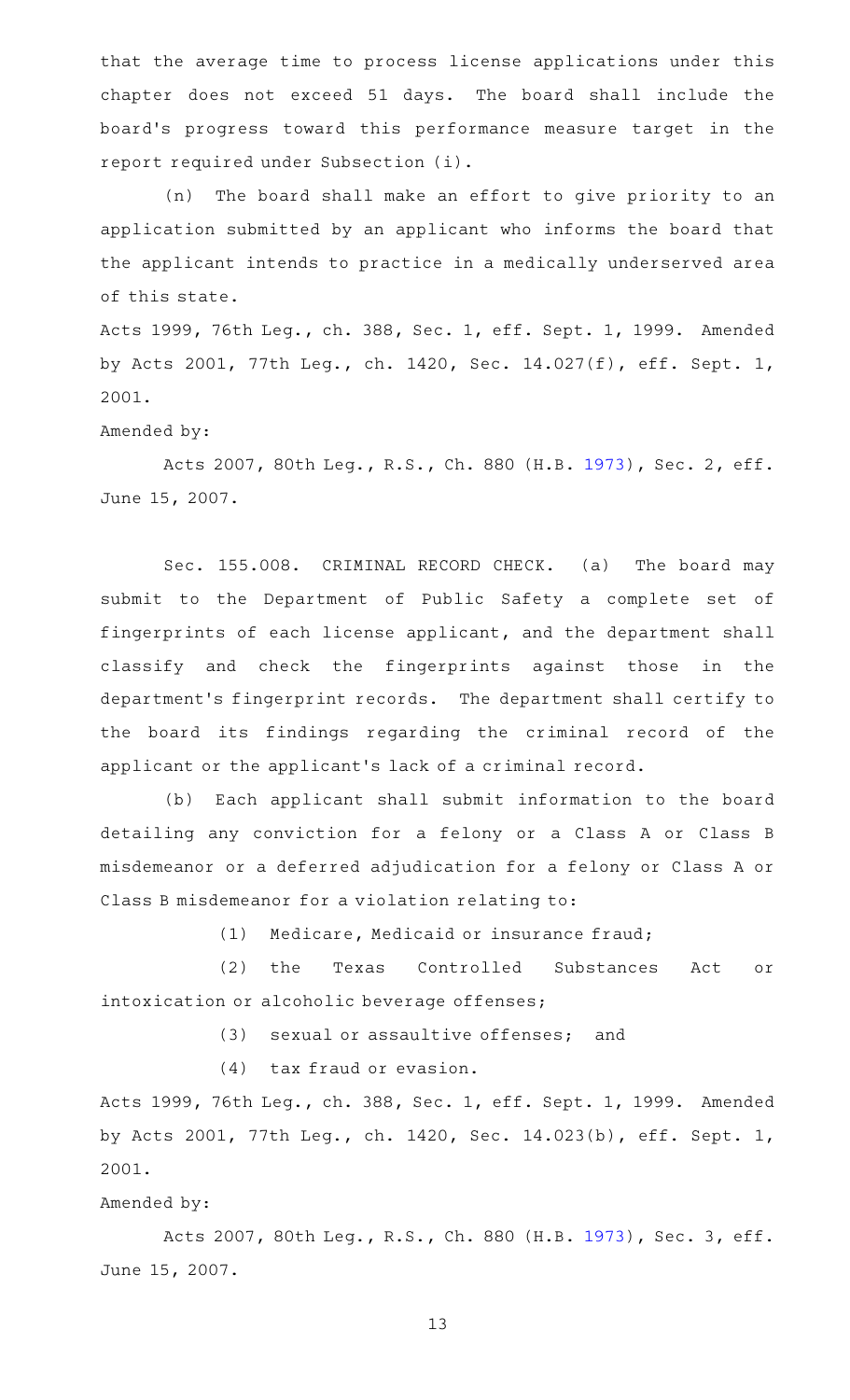Sec. 155.009. LIMITED LICENSE FOR PRACTICE OF ADMINISTRATIVE MEDICINE. (a) The board shall adopt rules for the issuance of a license that limits the license holder to the practice of administrative medicine. The board's rules under this section must include provisions for eligibility for the license, issuance and renewal of the license, the fees applicable to the license, continuing education requirements, and the scope of practice of a person who holds the license.

(b) An applicant for a license under this section must meet all of the requirements for issuance of a license under Section [155.002.](https://statutes.capitol.texas.gov/GetStatute.aspx?Code=OC&Value=155.002)

(c)AAA license holder under this section who seeks to practice medicine under an unrestricted license that is not limited to the practice of administrative medicine must provide proof to the board that the license holder has the clinical competence to practice medicine under that license and must meet all applicable eligibility requirements for that license. The board may require the license holder to pass any examination the board determines necessary.

Added by Acts 2005, 79th Leg., Ch. 269 (S.B. [419](http://www.legis.state.tx.us/tlodocs/79R/billtext/html/SB00419F.HTM)), Sec. 1.23, eff. September 1, 2005.

Sec. 155.011. EXPEDITED LICENSING PROCESS FOR CERTAIN OUT-OF-STATE APPLICANTS. The board by rule shall develop and implement an expedited licensing process for an applicant who is considered to have satisfied the examination requirements of this chapter under Section [155.0561\(](https://statutes.capitol.texas.gov/GetStatute.aspx?Code=OC&Value=155.0561)d).

Added by Acts 2019, 86th Leg., R.S., Ch. 1231 (H.B. [1504\)](http://www.legis.state.tx.us/tlodocs/86R/billtext/html/HB01504F.HTM), Sec. 6, eff. September 1, 2019.

## SUBCHAPTER B. LICENSE EXAMINATION

Sec. 155.051. EXAMINATION REQUIRED. (a) Except as provided by Subsection (b), an applicant for a license to practice medicine in this state must pass each part of an examination described by Section [155.0511\(](https://statutes.capitol.texas.gov/GetStatute.aspx?Code=OC&Value=155.0511)2), (3), (4), (6), or (7) within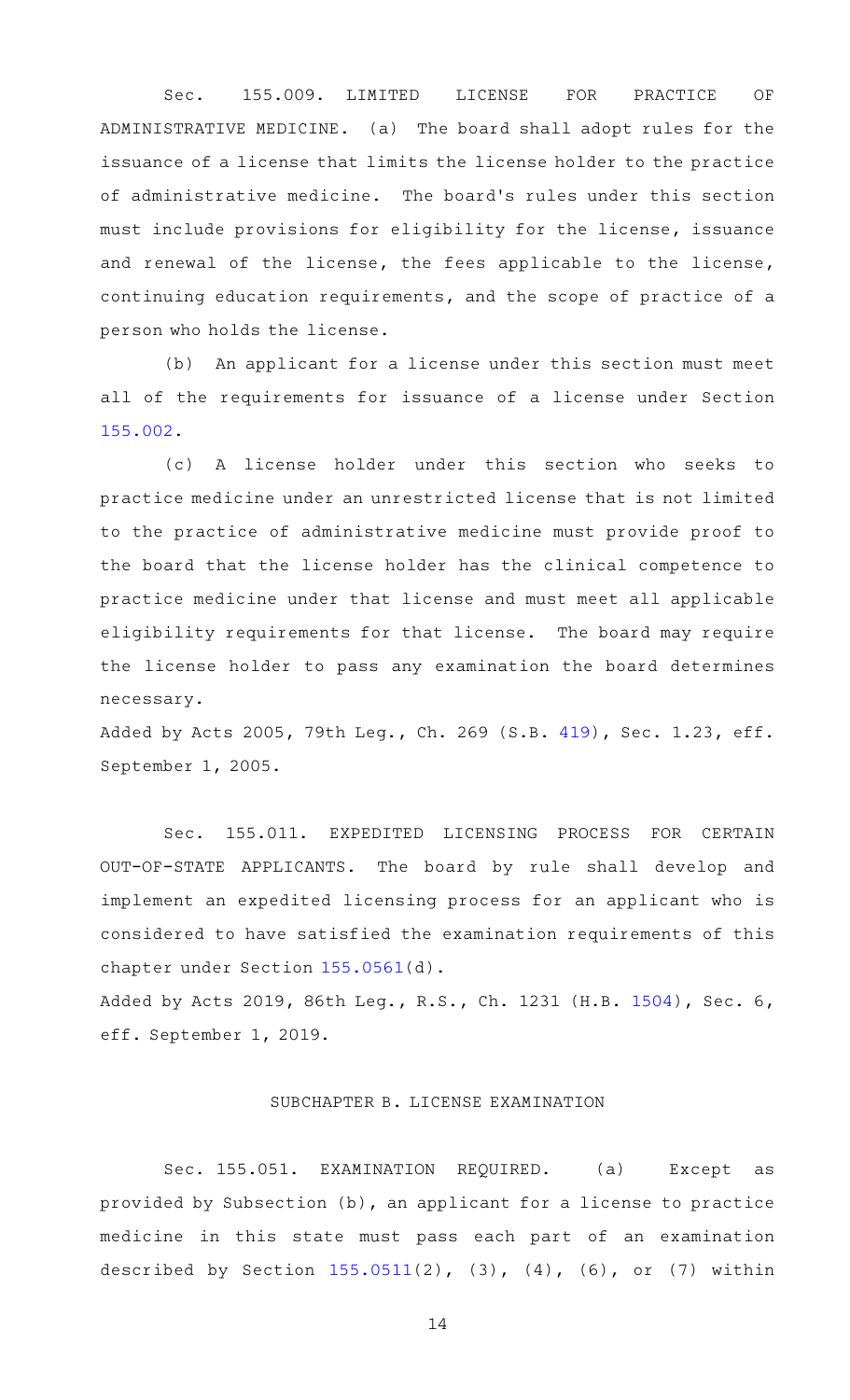seven years.

(b) An applicant who is a graduate of a program designed to lead to both a doctor of philosophy degree and a doctor of medicine degree or doctor of osteopathy degree must pass each part of an examination described by Section  $155.0511(2)$  $155.0511(2)$ ,  $(3)$ ,  $(4)$ ,  $(6)$ , or  $(7)$ not later than the earlier of the second anniversary of the date the applicant completed all graduate medical training undertaken by the applicant, including internship, residency, and fellowship, or the 12th anniversary of the date the applicant began the graduate medical training.

(c) The time frame to pass each part of the examination described by Subsection (a) is extended to 10 years and the anniversary date to pass each part of the examination described by Subsection (b) is extended to the 10th anniversary if the applicant:

(1) is specialty board certified by a specialty board that:

(A) is a member of the American Board of Medical Specialties; or

(B) is a member of the Bureau of Osteopathic Specialists; or

 $(2)$  has been issued a faculty temporary license, as prescribed by board rule, and has practiced under such a license for a minimum of 12 months and, at the conclusion of the 12-month period, has been recommended to the board by the chief administrative officer and the president of the institution in which the applicant practiced under the faculty temporary license.

(d) The time frame to pass each part of the examination does not apply to an applicant who:

(1) is licensed and in good standing as a physician in another state;

 $(2)$  has been licensed for at least five years;

(3) does not hold a medical license in the other state that has or has ever had any restrictions, disciplinary orders, or probation; and

(4) will practice in a medically underserved area or a health manpower shortage area, as those terms are defined by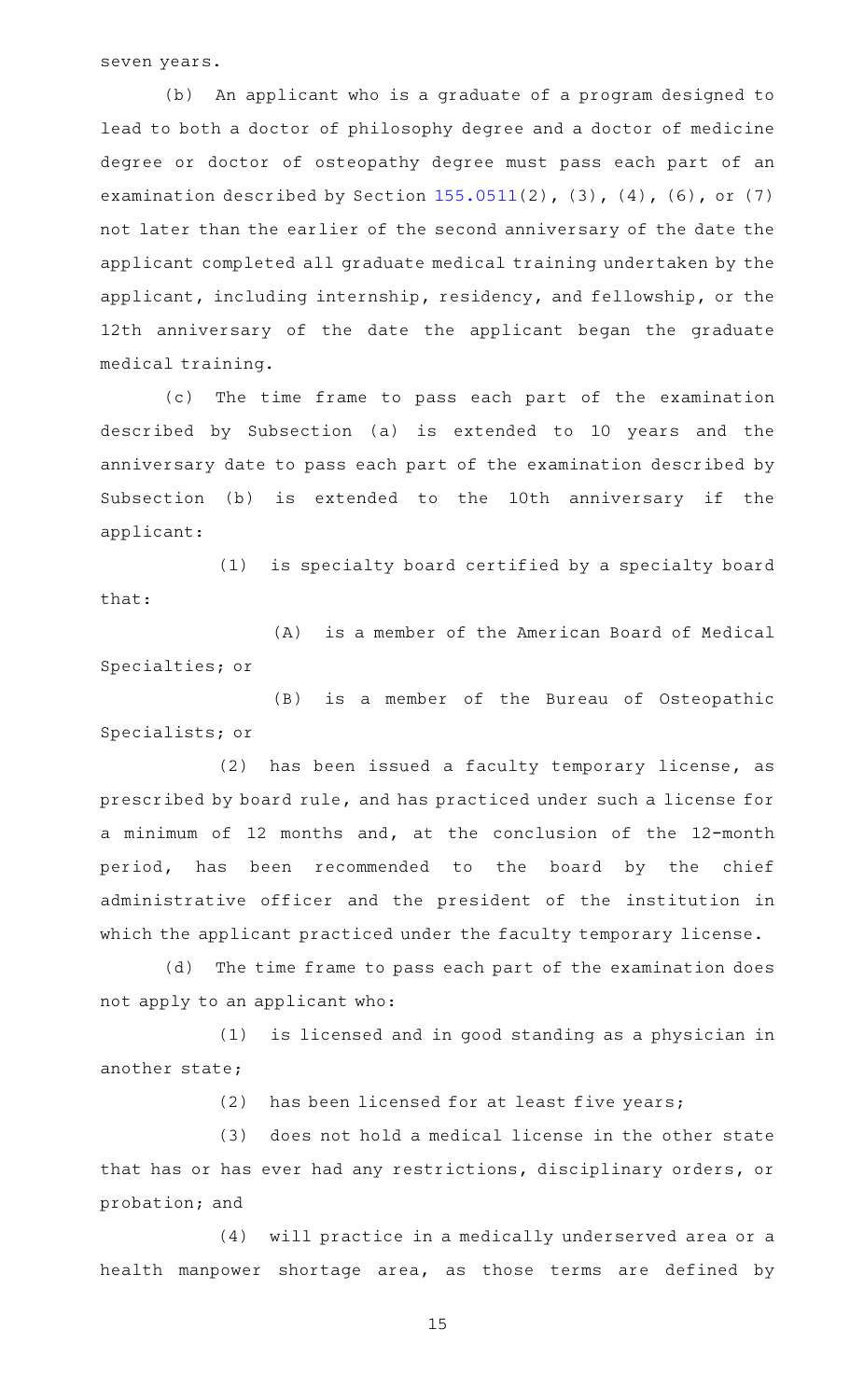Section 157.052.

(e) The board may by rule establish a process to verify that a person, after meeting the requirements of Subsection (d), practices only in an area described by Subsection (d)(4).

Acts 1999, 76th Leg., ch. 388, Sec. 1, eff. Sept. 1, 1999. Amended by Acts 2001, 77th Leg., ch. 1420, Sec. 14.027(g), eff. Sept. 1, 2001.

Amended by:

Acts 2005, 79th Leg., Ch. 79 (S.B. [424\)](http://www.legis.state.tx.us/tlodocs/79R/billtext/html/SB00424F.HTM), Sec. 1, eff. May 17, 2005.

Acts 2013, 83rd Leg., R.S., Ch. 1180 (S.B. [949](http://www.legis.state.tx.us/tlodocs/83R/billtext/html/SB00949F.HTM)), Sec. 2, eff. June 14, 2013.

Acts 2021, 87th Leg., R.S., Ch. 398 (S.B. [1414](http://www.legis.state.tx.us/tlodocs/87R/billtext/html/SB01414F.HTM)), Sec. 1, eff. June 7, 2021.

Sec. 155.0511. EXAMINATIONS ADMINISTERED OR ACCEPTED BY BOARD. The board may administer or accept the following examinations for licensing as determined by rule:

 $(1)$  a state board licensing examination;

(2) the Medical Council of Canada Examination (LMCC) or its successor;

(3) the National Board of Osteopathic Medical Examiners (NBOME) examination or its successor;

(4) the National Board of Medical Examiners (NBME) examination or its successor;

(5) the Federation Licensing Examination (FLEX) with a weighted average in one sitting before June 1985;

(6) the Federation Licensing Examination (FLEX) after May 1985;

(7) the United States Medical Licensing Examination (USMLE) or its successor;

(8) a combination of the examinations described by Subdivisions (3) and (6) as determined by board rule; or

(9) a combination of the examinations described by Subdivisions (4), (6), and (7) as determined by board rule. Added by Acts 2001, 77th Leg., ch. 1420, Sec. 14.027(h), eff. Sept. 1, 2001.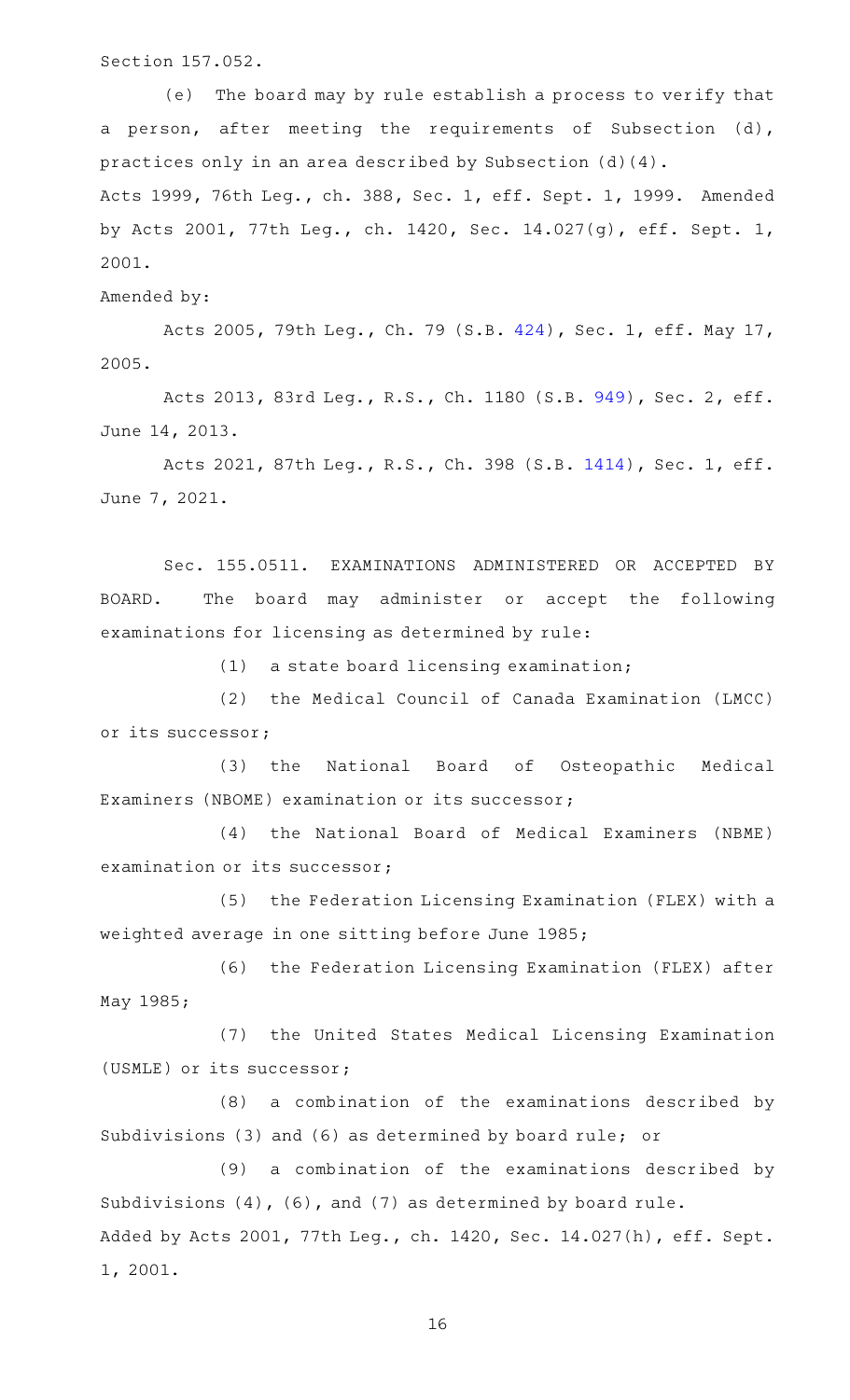Sec. 155.052. GENERAL EXAMINATION PROCEDURES. (a) Each examination administered to evaluate basic medical knowledge and clinical competency must be prepared by a national testing service or the board and validated by qualified independent testing professionals. The examination must be in writing and in English.

(b) A license examination must be entirely fair and impartial to all persons and to each school or system of medicine.

(c) An applicant who wishes to request reasonable accommodations due to a disability must submit the request on filing the application.

(d) The board by rule shall determine the passing grade for each examination used by the board.

(e) The board shall give each license applicant notice of the date and place of the examination, if administered by the board. Acts 1999, 76th Leg., ch. 388, Sec. 1, eff. Sept. 1, 1999. Amended by Acts 2001, 77th Leg., ch. 1420, Sec. 14.027(i), eff. Sept. 1, 2001.

Sec. 155.053. PUBLIC MEMBER PARTICIPATION IN EXAMINATION. (a) A public member of the board may not participate in the preparation of an examination used to examine the academic and professional credentials of a license applicant or to examine the applicant orally or in writing.

(b) Each public member shall be given notice of, and may be present at, each examination or deliberation concerning the results of an examination and may participate in the development and establishment of the procedures and criteria for each examination. Acts 1999, 76th Leg., ch. 388, Sec. 1, eff. Sept. 1, 1999.

Sec. 155.054. EXAMINATION SUBJECTS. (a) Each license examination must include subjects generally taught by medical schools, a knowledge of which is commonly and generally required of each candidate for the degree of doctor of medicine or doctor of osteopathy conferred by schools in this state.

(b) The board shall administer the Texas medical jurisprudence examination to all applicants.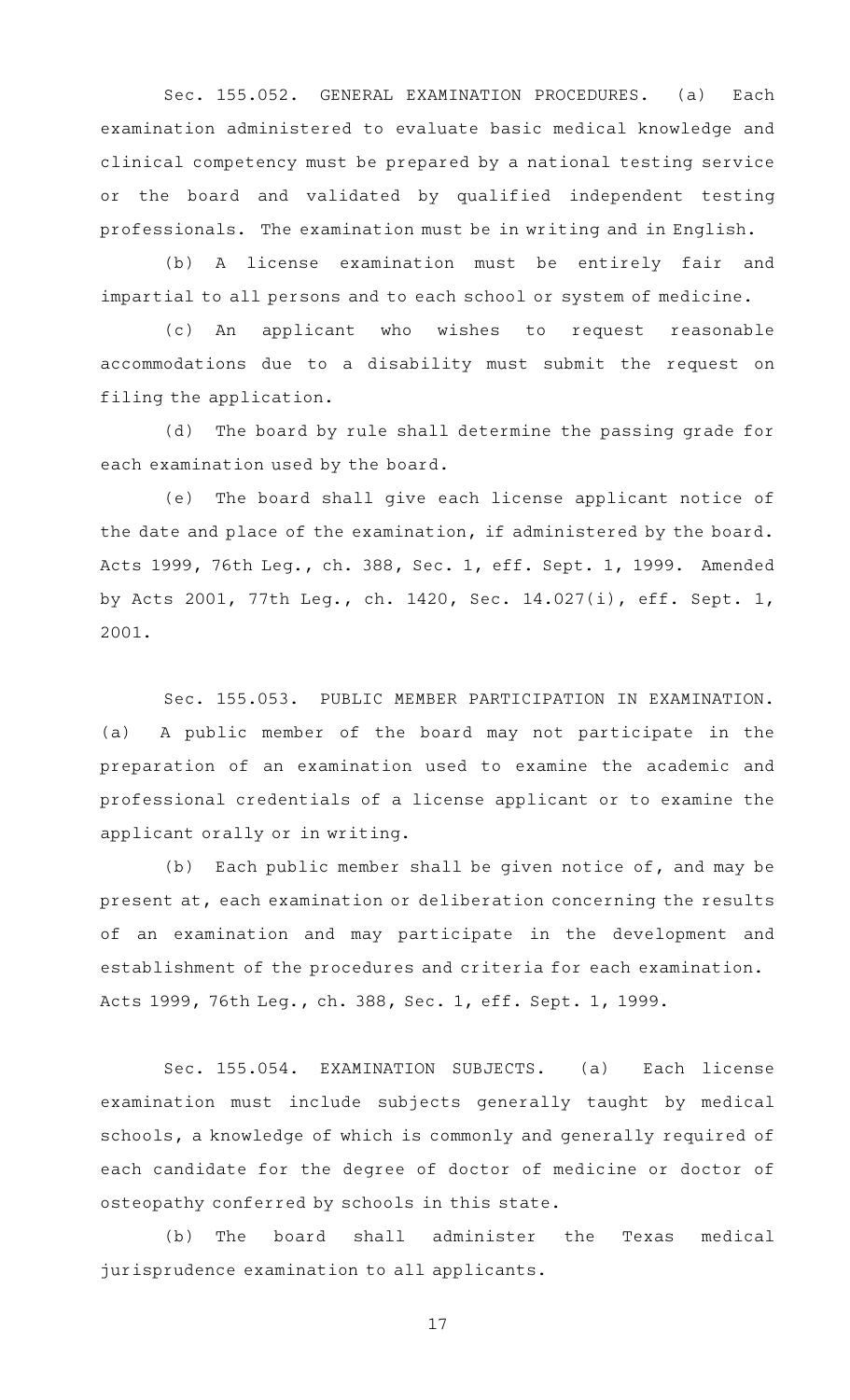Acts 1999, 76th Leg., ch. 388, Sec. 1, eff. Sept. 1, 1999. Amended by Acts 2001, 77th Leg., ch. 1420, Sec. 14.027(j), eff. Sept. 1, 2001.

Sec. 155.055. NOTICE OF EXAMINATION RESULTS. The board shall notify each examinee of the results of a licensing examination not later than the 120th day after the date the examination is administered by the board. However, if an examination is graded or reviewed by a national testing service, the board shall notify each examinee of the results of the examination not later than the 30th day after the date the board receives the results from the testing service.

Acts 1999, 76th Leg., ch. 388, Sec. 1, eff. Sept. 1, 1999. Amended by Acts 2001, 77th Leg., ch. 1420, Sec. 14.027(k), eff. Sept. 1, 2001.

Sec. 155.056. EXAMINATION ATTEMPT LIMITS. (a) Except as otherwise provided by Subsection (a-1) and Section [155.0561,](https://statutes.capitol.texas.gov/GetStatute.aspx?Code=OC&Value=155.0561) an applicant must pass each part of an examination within three attempts.

 $(a-1)$  The limit on the number of examination attempts under Subsection (a) does not apply to the Texas medical jurisprudence examination.

(b) The board shall adopt rules that prescribe how the limit on the number of examination attempts under Subsection (a) shall apply to an applicant who seeks a license and who attempts more than one type of examination.

(c) Repealed by Acts 2019, 86th Leg., R.S., Ch. 1231 (H.B. [1504](http://www.legis.state.tx.us/tlodocs/86R/billtext/html/HB01504F.HTM)), Sec. 29, eff. September 1, 2019.

(d) Repealed by Acts 2019, 86th Leg., R.S., Ch. 1231 (H.B. [1504](http://www.legis.state.tx.us/tlodocs/86R/billtext/html/HB01504F.HTM)), Sec. 29, eff. September 1, 2019.

Acts 1999, 76th Leg., ch. 388, Sec. 1, eff. Sept. 1, 1999. Amended by Acts 2001, 77th Leg., ch. 1420, Sec. 14.027(l), eff. Sept. 1, 2001.

#### Amended by:

Acts 2005, 79th Leg., Ch. 269 (S.B. [419](http://www.legis.state.tx.us/tlodocs/79R/billtext/html/SB00419F.HTM)), Sec. 1.24, eff. September 1, 2005.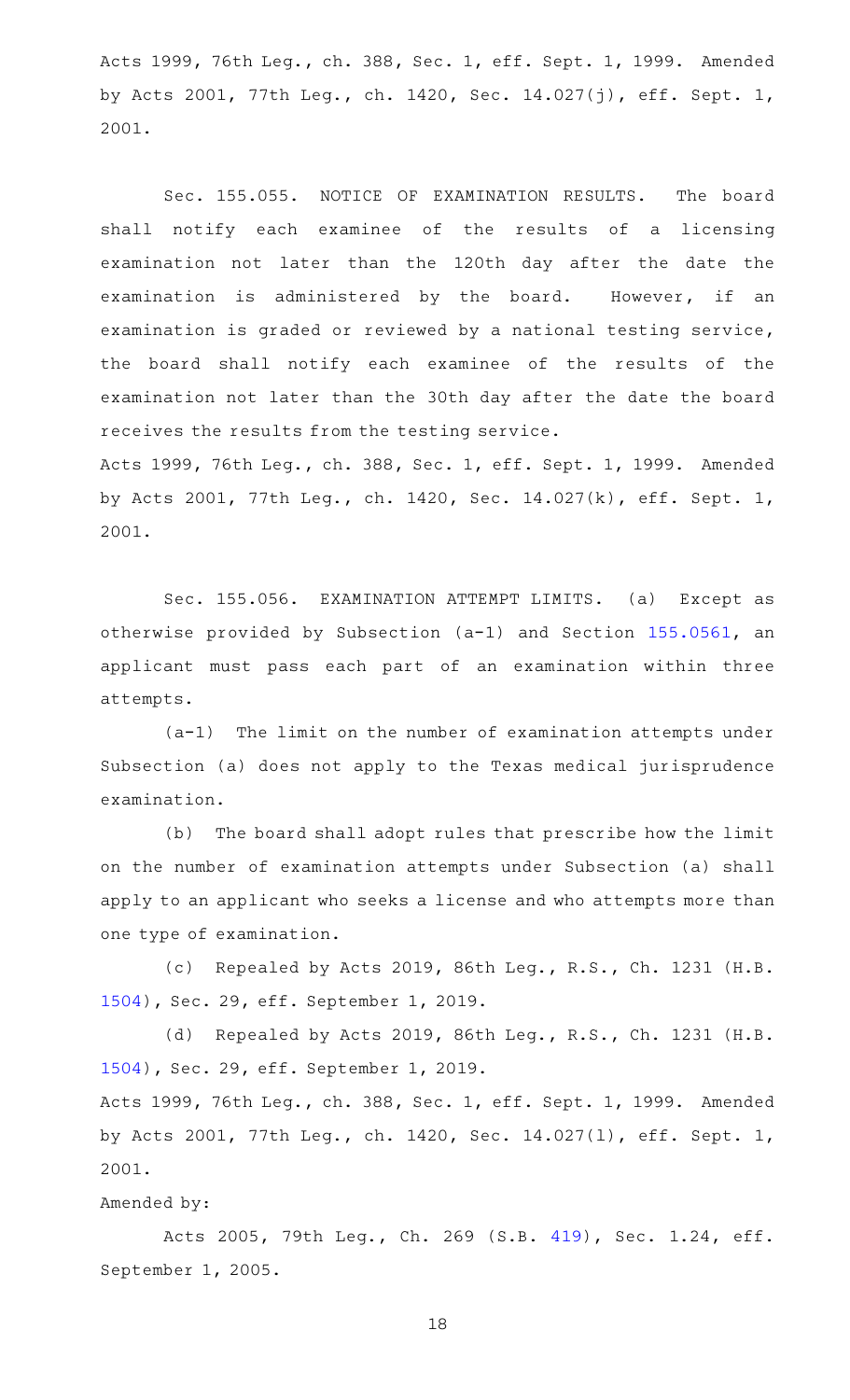Acts 2007, 80th Leg., R.S., Ch. 796 (S.B. [36](http://www.legis.state.tx.us/tlodocs/80R/billtext/html/SB00036F.HTM)), Sec. 1, eff. June 15, 2007.

Acts 2017, 85th Leg., R.S., Ch. 567 (S.B. [674](http://www.legis.state.tx.us/tlodocs/85R/billtext/html/SB00674F.HTM)), Sec. 2, eff. September 1, 2017.

Acts 2019, 86th Leg., R.S., Ch. 1231 (H.B. [1504](http://www.legis.state.tx.us/tlodocs/86R/billtext/html/HB01504F.HTM)), Sec. 7, eff. September 1, 2019.

Acts 2019, 86th Leg., R.S., Ch. 1231 (H.B. [1504](http://www.legis.state.tx.us/tlodocs/86R/billtext/html/HB01504F.HTM)), Sec. 29, eff. September 1, 2019.

Sec. 155.0561. EXCEPTIONS TO EXAMINATION ATTEMPT LIMITS FOR CERTAIN OUT-OF-STATE APPLICANTS. (a) In this section:

(1) "Active practice" means the practice of medicine by a person after successful completion of a residency, fellowship, or other supervised training program.

(2) "Full license" means a license to practice medicine that is not a training license, a permit, or any other form of authority to practice medicine issued to a person while the person is completing or enrolled in a residency, fellowship, or other supervised training program.

 $(b)$  This section applies only to an applicant who:

(1) has successfully completed a graduate medical education program approved by the board;

(2) holds a full license and is in good standing as a physician in another state or Canada;

(3) does not hold and has never held a medical license subject to any restriction, disciplinary order, or probation;

 $(4)$  is not and has never been the subject of a peer review that has resulted or may result in limitation, restriction, suspension, or other adverse impact on the applicant 's hospital or other medical facility privileges; and

(5) is not under investigation by any licensing or law enforcement agency.

(c) An applicant described by Subsection (b) who has held a full license and been in active practice for at least one year but less than five years and has passed within three attempts all but one part of the examination approved by the board is considered to have satisfied the examination requirements of this chapter if the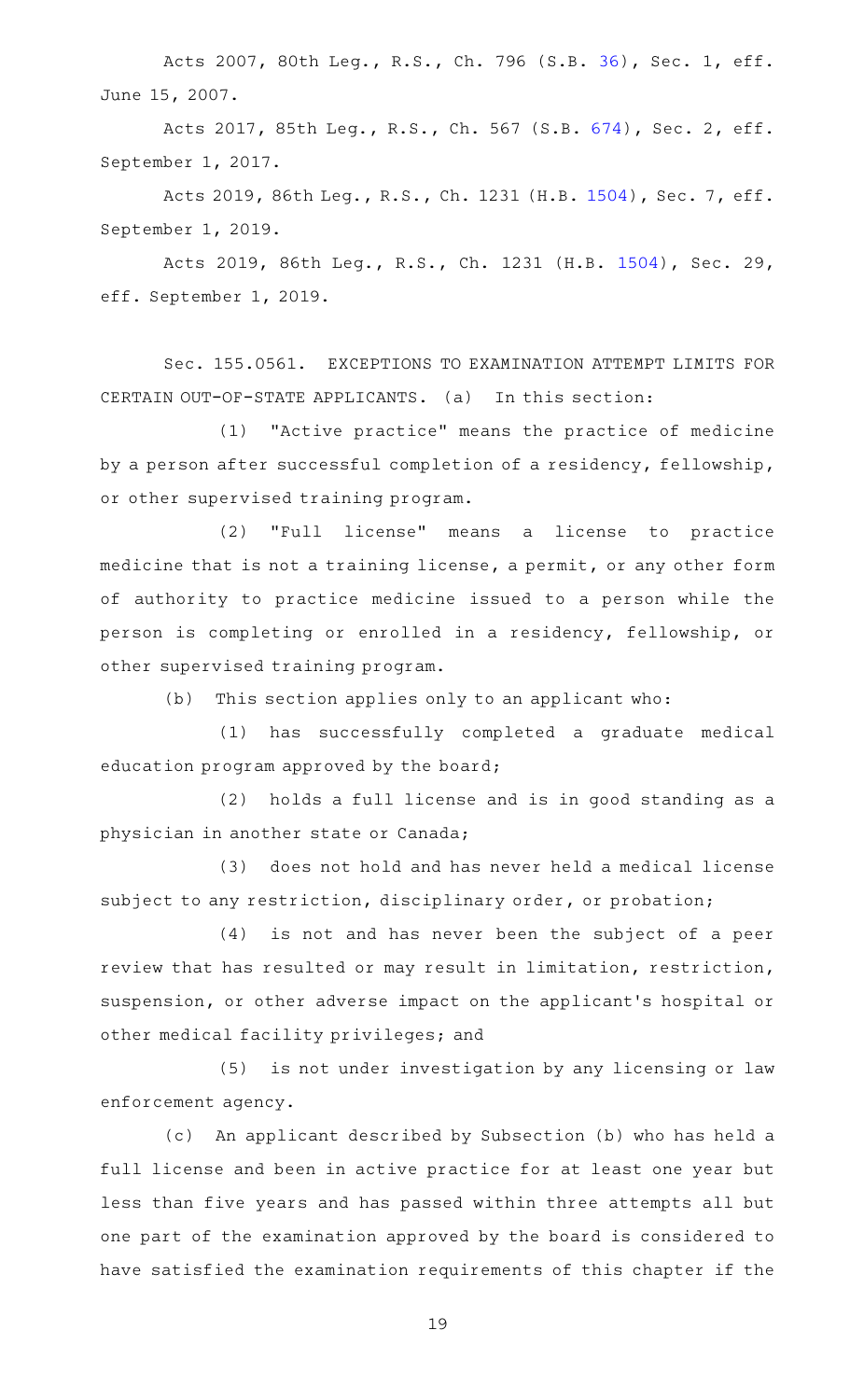applicant passed the remaining part of the examination within:

 $(1)$  one additional attempt; or

 $(2)$  three additional attempts, if the applicant is specialty board certified by a specialty board that is:

(A) a member of the American Board of Medical Specialties; or

(B) approved by the American Osteopathic Association.

(d) An applicant described by Subsection (b) who has held a full license and been in active practice for at least five years is considered to have satisfied the examination requirements of this chapter regardless of the type of examination the applicant passed or the number of attempts within which the applicant passed the examination or any part of the examination.

Added by Acts 2019, 86th Leg., R.S., Ch. 1231 (H.B. [1504\)](http://www.legis.state.tx.us/tlodocs/86R/billtext/html/HB01504F.HTM), Sec. 8, eff. September 1, 2019.

Sec. 155.057. PRESERVATION OF EXAMINATION MATERIALS. The board shall preserve all examination questions, answers, and grades as directed by board rule until the first anniversary of the date of the examination.

Acts 1999, 76th Leg., ch. 388, Sec. 1, eff. Sept. 1, 1999. Amended by Acts 2001, 77th Leg., ch. 1420, Sec. 14.027(m), eff. Sept. 1, 2001.

Sec. 155.058. APPLICATION OF OPEN RECORDS AND OPEN MEETINGS LAW TO EXAMINATION PROCEDURES. (a) The following are exempt from Chapters [551](https://statutes.capitol.texas.gov/GetStatute.aspx?Code=GV&Value=551) and [552](https://statutes.capitol.texas.gov/GetStatute.aspx?Code=GV&Value=552), Government Code:

(1) examination questions that may be used in the future;

 $(2)$  examinations; and

(3) deliberations and records relating to the professional character and fitness of applicants.

(b) Subsection (a)(2) does not prohibit the board from providing an examination to an applicant who has taken that examination.

Acts 1999, 76th Leg., ch. 388, Sec. 1, eff. Sept. 1, 1999. Amended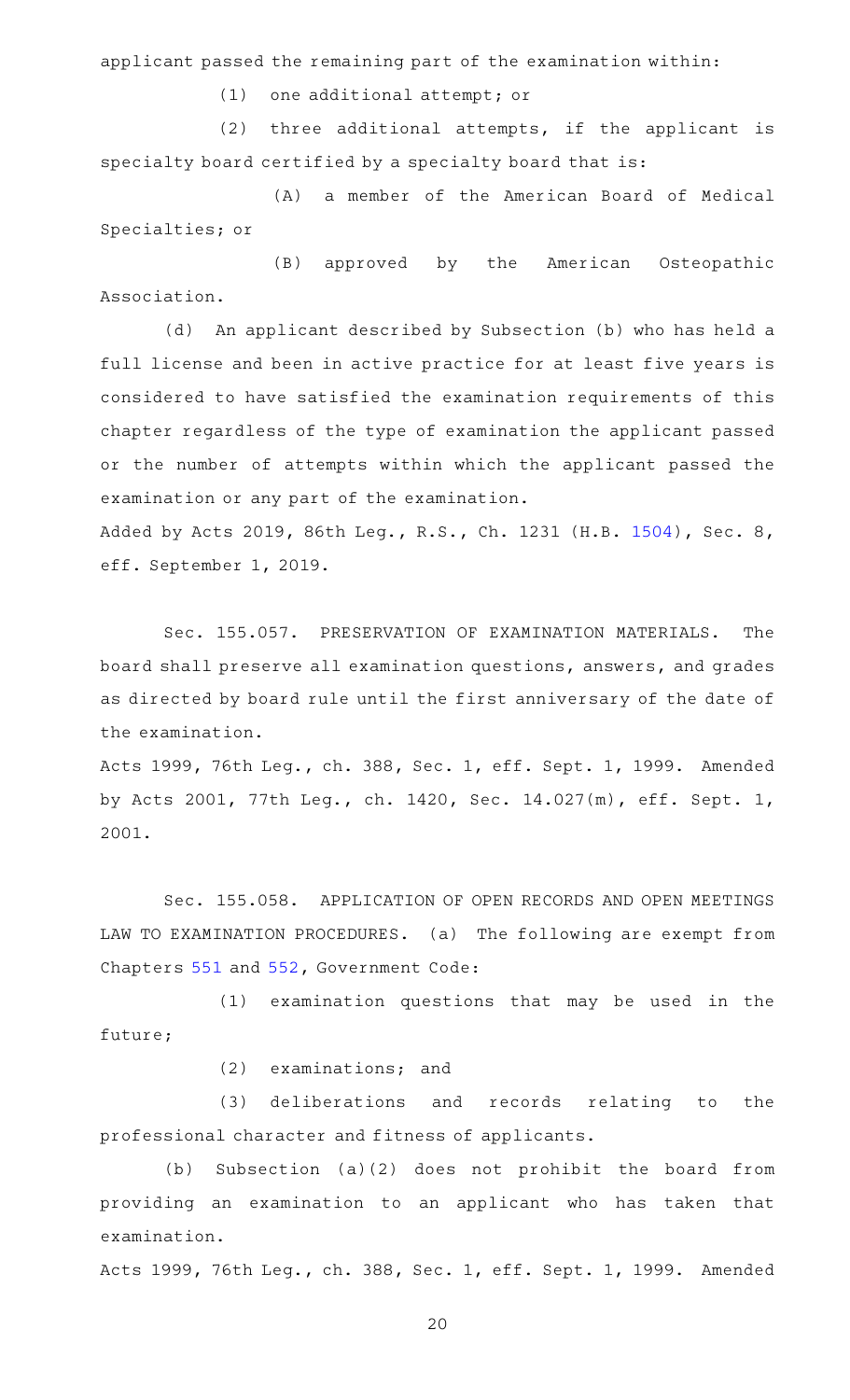by Acts 2001, 77th Leg., ch. 1420, Sec. 14.027(n), eff. Sept. 1, 2001.

SUBCHAPTER C. CERTAIN TEMPORARY OR LIMITED LICENSES OR PERMITS

Sec. 155.101. PROVISIONAL LICENSE TO PRACTICE IN CERTAIN AREAS. (a) On application, the board shall grant a provisional license to practice medicine in a location described by Subsection (e) to an applicant for a license under this subtitle who is licensed in good standing as a physician in another state.

(b) The board may not grant a provisional license under this section to an applicant who:

(1) has had a medical license suspended or revoked by another state or a Canadian province; or

(2) holds a medical license issued by another state or a Canadian province that is subject to a restriction, disciplinary order, or probationary order.

(c) The provisional license applicant must:

(1) have passed a national or other examination recognized by the board relating to the practice of medicine within the number of attempts allowed under Section [155.056;](https://statutes.capitol.texas.gov/GetStatute.aspx?Code=OC&Value=155.056)

(2) submit information to enable the board to conduct a criminal background check as required by the board; and

(3) be sponsored by a person licensed under this subtitle with whom the provisional license holder may practice under this section.

(d) The board may excuse an applicant for a provisional license from the requirement of Subsection (c)(3) if the board determines that compliance with that subsection constitutes a hardship to the applicant.

(e) A person who holds a provisional license issued under this section may only practice medicine in a location:

(1) designated by the federal government as a health professional shortage area; or

(2) designated by the federal or state government as a medically underserved area.

(f) A provisional license expires on the earlier of: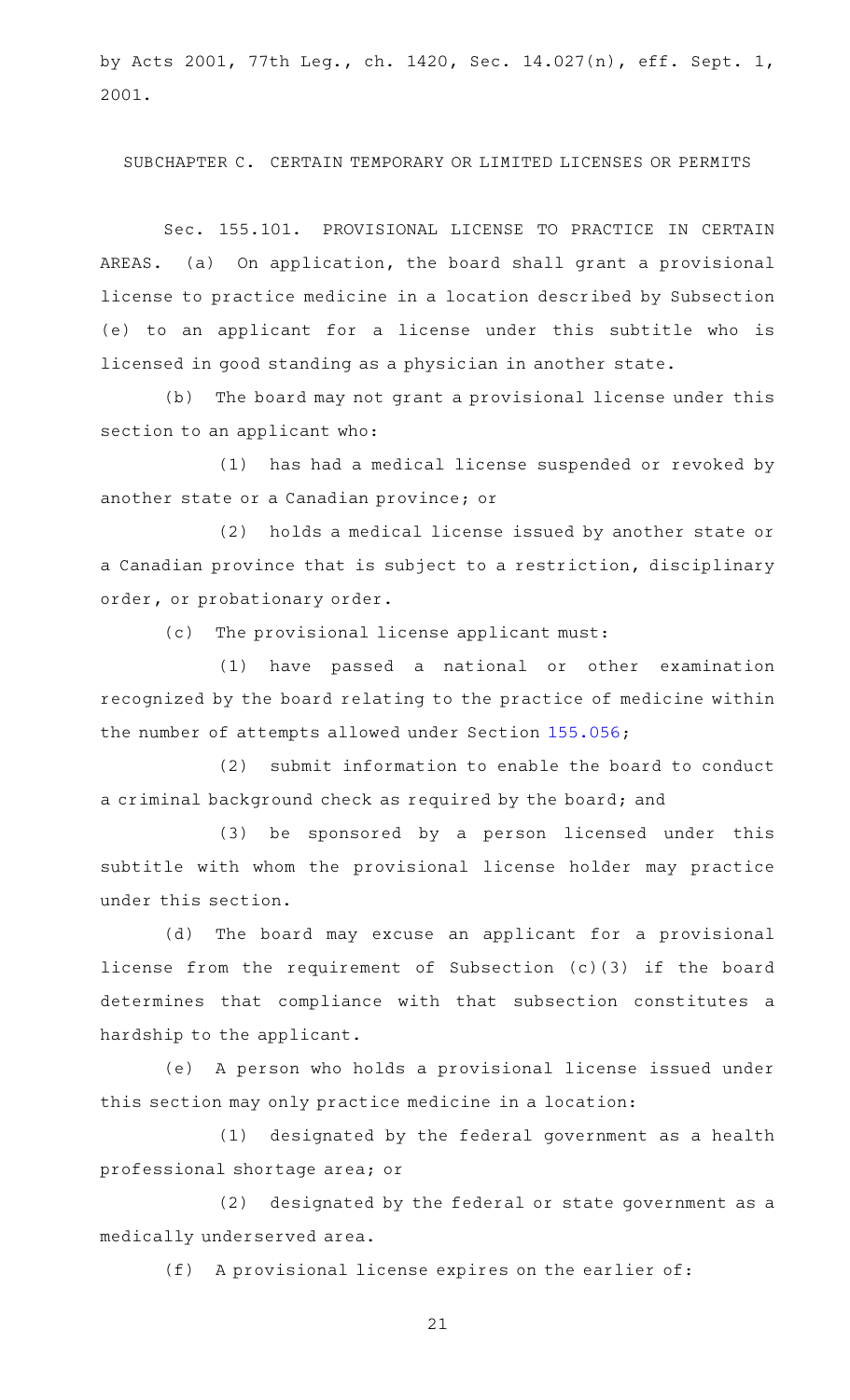(1) the date the board issues the provisional license holder a license under this subtitle or denies the provisional license holder 's application for a license; or

(2) the 270th day after the date the provisional license was issued.

(g) The board shall issue a license under this subtitle to the holder of a provisional license under this section if:

(1) the provisional license holder passes the examination required by Section [155.051](https://statutes.capitol.texas.gov/GetStatute.aspx?Code=OC&Value=155.051); and

(2) the provisional license holder satisfies all other license requirements under this subtitle.

Added by Acts 2009, 81st Leg., R.S., Ch. 463 (S.B. [202](http://www.legis.state.tx.us/tlodocs/81R/billtext/html/SB00202F.HTM)), Sec. 1, eff. September 1, 2009.

Sec. 155.1025. EXPEDITED PROCESS FOR CERTAIN APPLICANTS. (a) The board shall adopt rules for expediting any application for a license under this subtitle made by a person who submits an affidavit with the application stating that:

(1) the applicant intends to practice in a rural community; or

(2) the applicant intends to practice medicine in a medically underserved area or health professional shortage area, designated by the United States Department of Health and Human Services, that has a current shortage of physicians.

(b) The board shall notify the Texas Department of Health on receipt of an application for expedited processing under Subsection (a)(2).

Added by Acts 2001, 77th Leg., ch. 1293, Sec. 1, eff. June 16, 2001. Amended by Acts 2003, 78th Leg., ch. 143, Sec. 2, eff. Sept. 1, 2003; Acts 2003, 78th Leg., ch. 609, Sec. 17, eff. Sept. 1, 2003; Acts 2003, 78th Leg., ch. 1276, Sec. 9.006(o), eff. Sept. 1, 2003. Amended by:

Acts 2007, 80th Leg., R.S., Ch. 880 (H.B. [1973](http://www.legis.state.tx.us/tlodocs/80R/billtext/html/HB01973F.HTM)), Sec. 5, eff. June 15, 2007.

Sec. 155.103. MILITARY LIMITED VOLUNTEER LICENSE. (a) The board shall adopt rules relating to the issuance of a military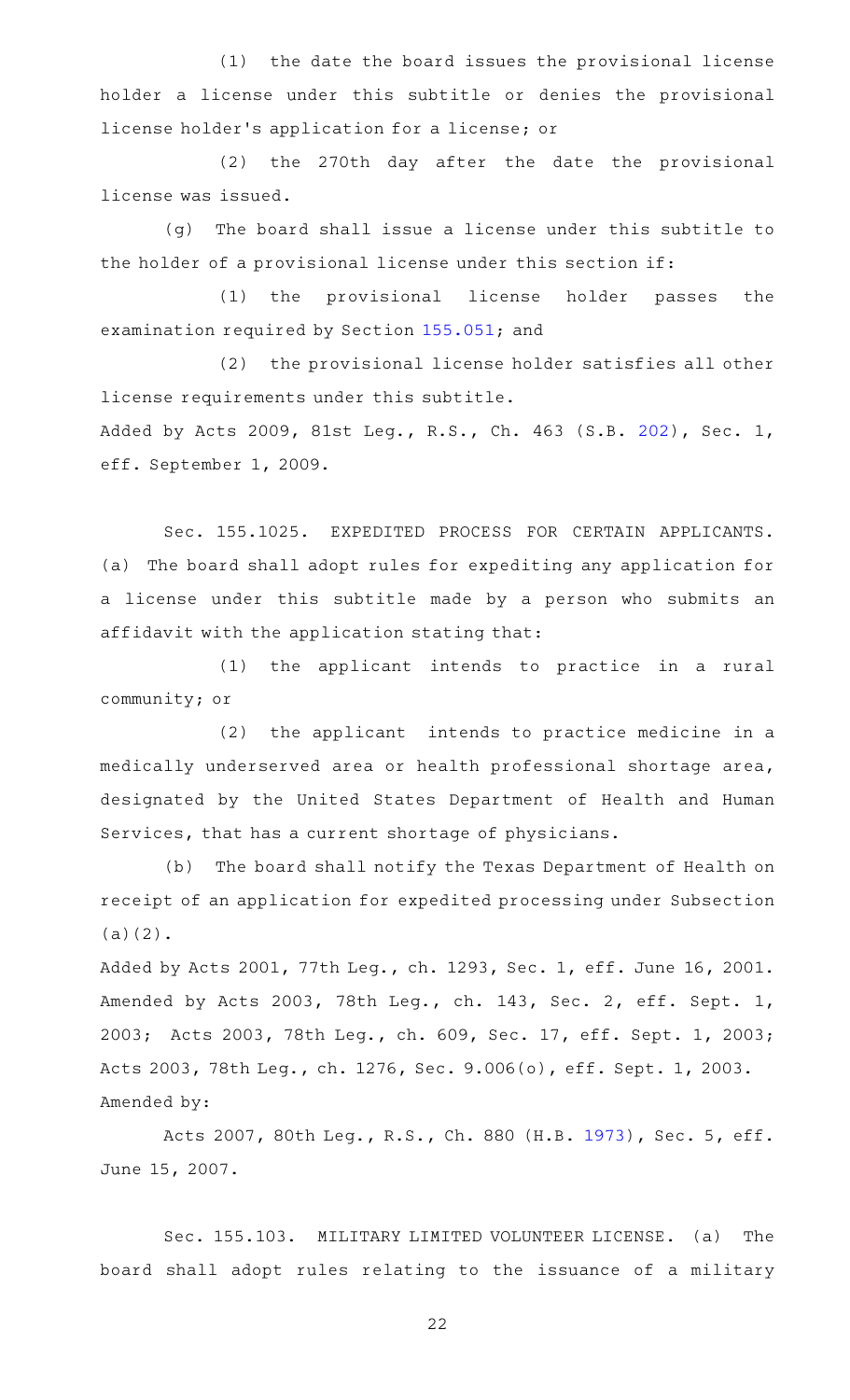limited volunteer license under this section.

(b) The board may issue a military limited volunteer license to practice medicine to an applicant who:

(1) is licensed and in good standing, or was licensed and retired in good standing, as a physician in another state;

(2) is or was authorized as a physician to treat personnel enlisted in a branch of the United States armed forces or veterans; and

(3) meets any other requirement prescribed by board rule.

(c) The board may not issue a license under this section to an applicant who:

 $(1)$  holds a medical license that:

(A) is currently under active investigation; or

(B) is or was subject to a disciplinary order or action or to denial by another jurisdiction;

(2) holds a license to prescribe, dispense, administer, supply, or sell a controlled substance that:

(A) is currently under active investigation; or

(B) is or was subject to a disciplinary order or action or to denial by another jurisdiction; or

 $(3)$  has been convicted of, is on deferred adjudication community supervision or deferred disposition for, or is under active investigation for the commission of:

(A) a felony; or

(B) a misdemeanor involving moral turpitude.

(d) A physician may practice medicine under a license issued under this section only at a clinic that primarily treats indigent patients. The physician may not receive compensation for medical services rendered at the clinic.

(e) A military limited volunteer license holder is subject to board rules, including rules regarding disciplinary action, license registration and renewal, and continuing medical education.

Added by Acts 2013, 83rd Leg., R.S., Ch. 185 (S.B. [61](http://www.legis.state.tx.us/tlodocs/83R/billtext/html/SB00061F.HTM)), Sec. 2, eff. September 1, 2013.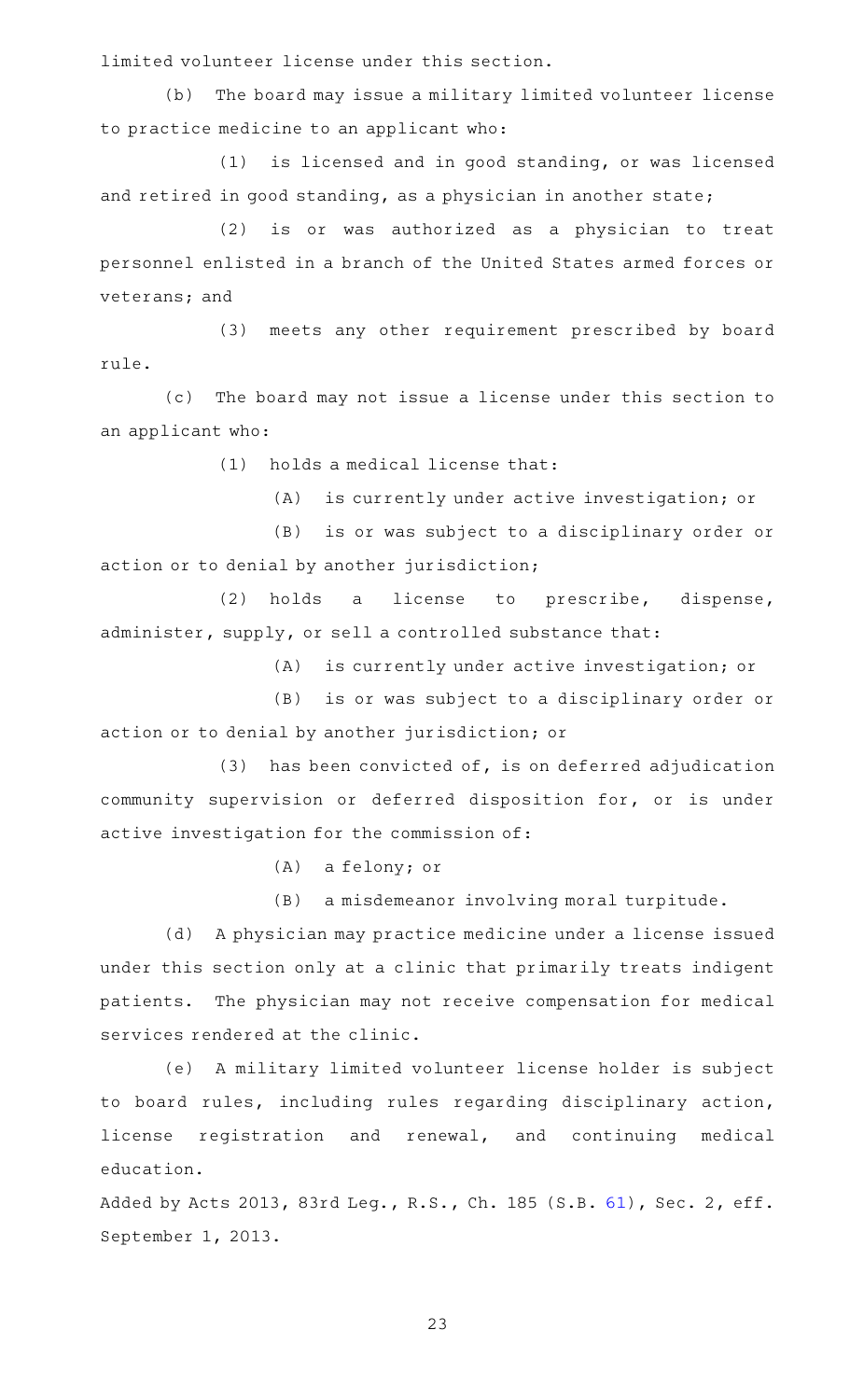Sec. 155.104. TEMPORARY LICENSES. (a) The board may adopt rules and set fees relating to granting temporary licenses and extending the expiration dates of temporary licenses. The board by rule shall set a time limit for the term of a temporary license.

(b) The board may issue a faculty temporary license to practice medicine to a physician as provided by this section. The physician:

(1) must hold a current medical license that is unrestricted and not subject to a disciplinary order or probation in another state or a Canadian province or have completed at least three years of postgraduate residency;

(2) may not hold a medical license in another state or a Canadian province that has any restrictions, disciplinary orders, or probation;

(3) must pass the Texas medical jurisprudence examination; and

(4) must hold a salaried faculty position equivalent to at least the level of assistant professor and be working full-time at one of the following institutions:

(A) The University of Texas Medical Branch at Galveston;

(B) The University of Texas Southwestern Medical

Center;

(C) The University of Texas Health Science Center

(E) The University of Texas Health Center at

at Houston;

(D) The University of Texas Health Science Center at San Antonio;

Tyler;

(F) The University of Texas M. D. Anderson Cancer Center;

(G) Texas A&M University College of Medicine;

(H) the Schools of Medicine at Texas Tech University Health Sciences Center;

(I) Baylor College of Medicine;

(J) the University of North Texas Health Science Center at Fort Worth;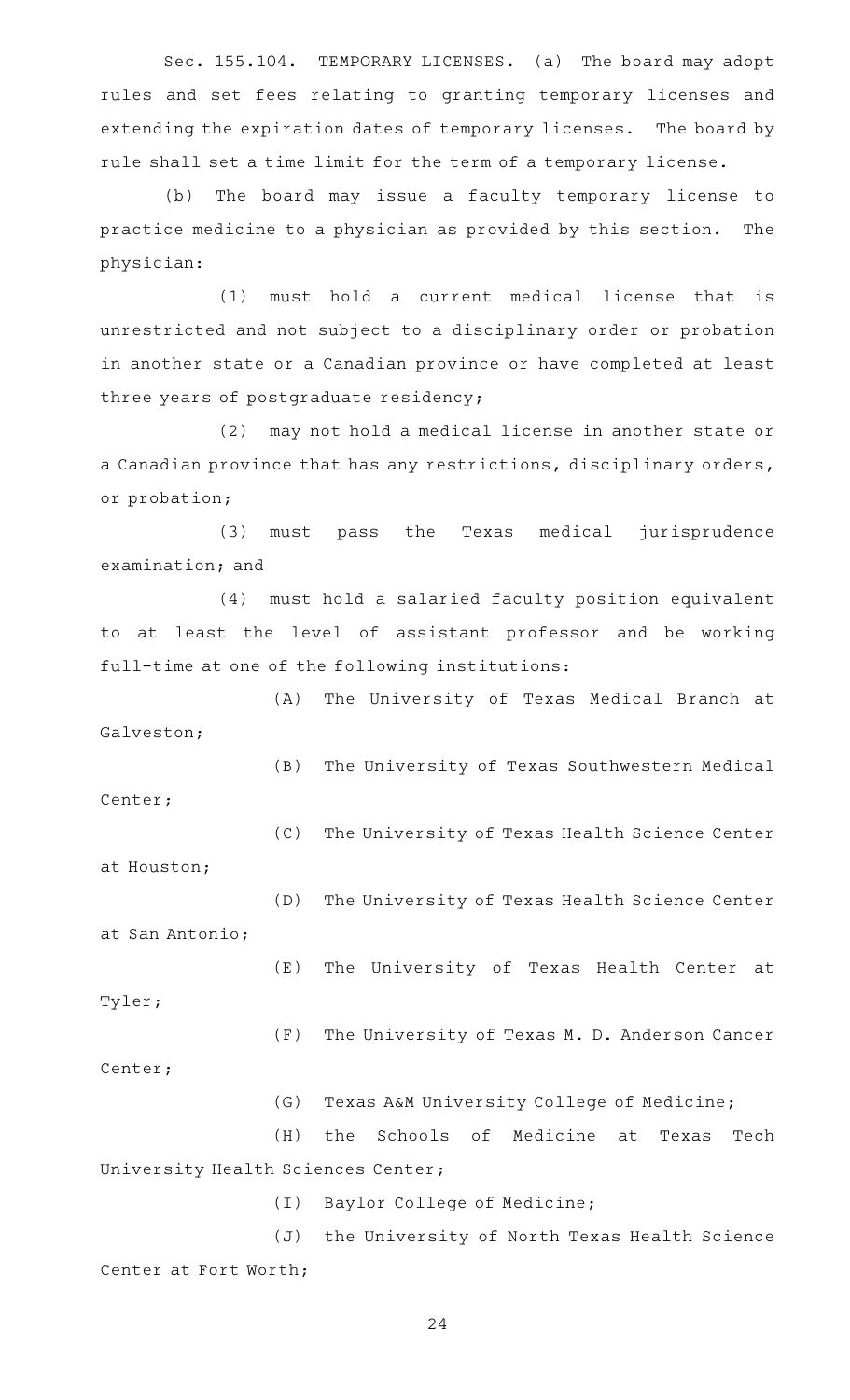$(K)$  an institutional sponsor of a graduate medical education program accredited by the Accreditation Council for Graduate Medical Education; or

(L) a nonprofit health corporation certified under Section [162.001](https://statutes.capitol.texas.gov/GetStatute.aspx?Code=OC&Value=162.001) and affiliated with a program described by Paragraph (K).

(c)AAA physician is eligible for a temporary license under Subsection (b) if the physician holds a faculty position of at least the level of assistant professor and works at least part-time at an institution listed in Subsection (b)(4) and:

(1) the physician is on active duty in the United States armed forces; and

(2) the physician's practice under the temporary license will fulfill critical needs of the citizens of this state.

(d) A physician who is issued a temporary license under Subsection (b) must sign an oath on a form prescribed by the board swearing that the physician:

(1) has read and is familiar with this subtitle and board rules;

(2) will abide by the requirements of this subtitle and board rules while practicing under the physician 's temporary license; and

(3) will be subject to the disciplinary procedures of the board.

(e)AAA physician holding a temporary license under Subsection (b) and the physician 's institution must file affidavits with the board affirming acceptance of the terms and limits imposed by the board on the medical activities of the physician.

(f) A temporary license issued under Subsection (b) is valid for one year.

(g) The holder of a temporary license issued under Subsection (b) is limited to the teaching confines of the applying institution as a part of the physician's duties and responsibilities assigned by the institution and may not practice medicine outside of the setting of the institution or an affiliate of the institution. The physician may participate in the full activities of the department of any hospital for which the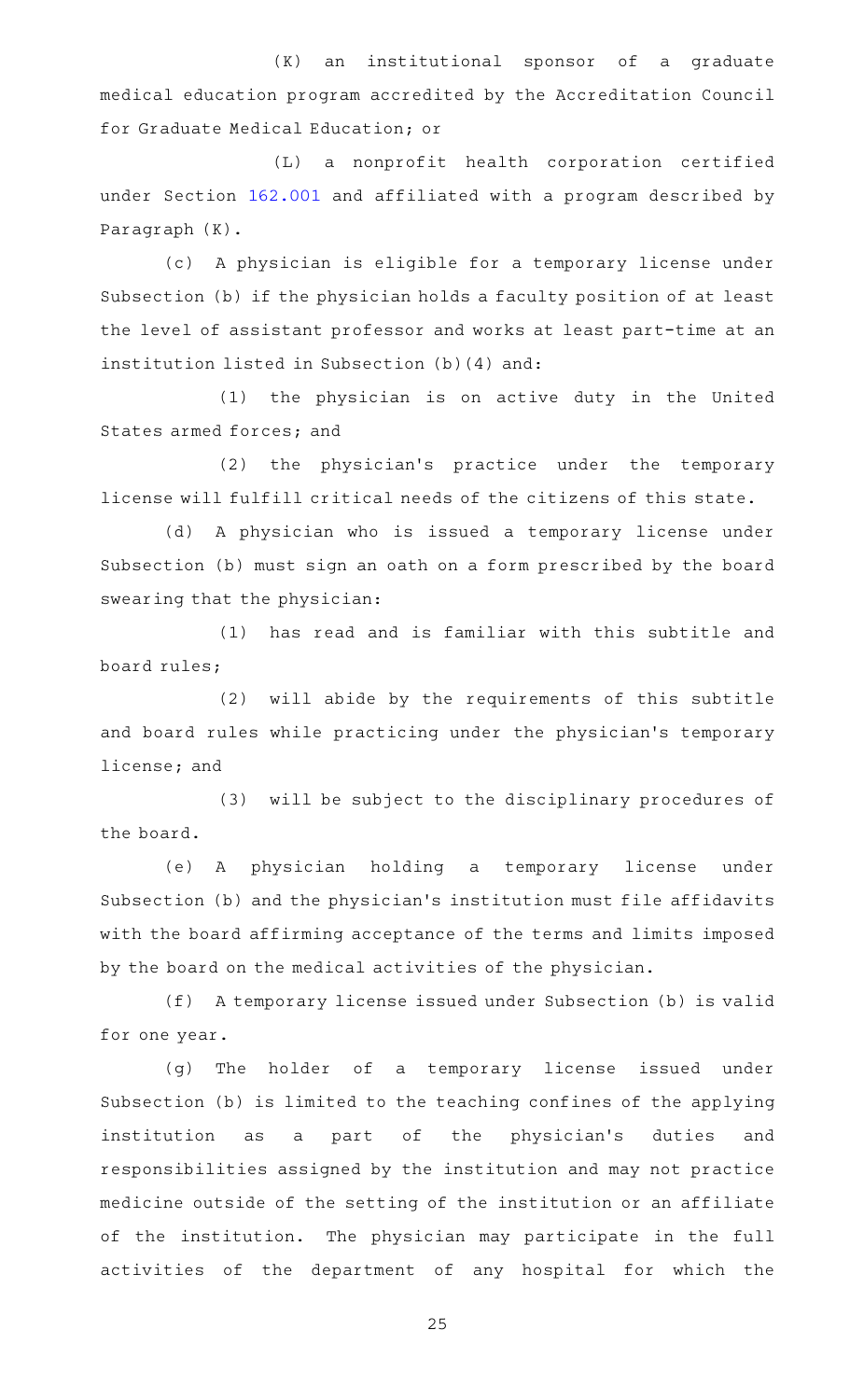physician's institution has full responsibility for clinical, patient care, and teaching activities.

(h) The application for a temporary license under Subsection (b) must be made by the chairman of the department of the institution in which the physician teaches, or the person holding the equivalent position at the institution where the physician teaches, and must contain the information and documentation requested by the department. The application must be endorsed by the dean of the medical school or the president of the institution.

(i) Three years in a teaching faculty position at an institution listed in Subsection (b)(4) may be treated as equivalent to three years of an approved postgraduate residency program if, at the conclusion of the three-year period, the physician presents recommendations on the physician 's behalf from the chief administrative officer and the president of the institution.

(j) A physician who holds a temporary license issued under Subsection (b) and who wishes to receive a permanent unrestricted license must meet the requirements for issuance of a permanent unrestricted license, including any examination requirements. Acts 1999, 76th Leg., ch. 388, Sec. 1, eff. Sept. 1, 1999. Amended by Acts 2001, 77th Leg., ch. 1420, Sec. 14.028(b), eff. Sept. 1, 2001.

## Amended by:

Acts 2005, 79th Leg., Ch. 269 (S.B. [419](http://www.legis.state.tx.us/tlodocs/79R/billtext/html/SB00419F.HTM)), Sec. 1.25, eff. September 1, 2005.

Acts 2009, 81st Leg., R.S., Ch. 792 (S.B. [1225](http://www.legis.state.tx.us/tlodocs/81R/billtext/html/SB01225F.HTM)), Sec. 1, eff. June 19, 2009.

Acts 2013, 83rd Leg., R.S., Ch. 179 (H.B. [1844\)](http://www.legis.state.tx.us/tlodocs/83R/billtext/html/HB01844F.HTM), Sec. 16, eff. September 1, 2013.

Sec. 155.105. PHYSICIAN-IN-TRAINING PERMIT. (a) The board as provided by board rule may issue a physician-in-training permit to a physician not otherwise licensed by the board who is participating in a graduate medical education training program approved by the board.

(b) A physician-in-training permit does not authorize the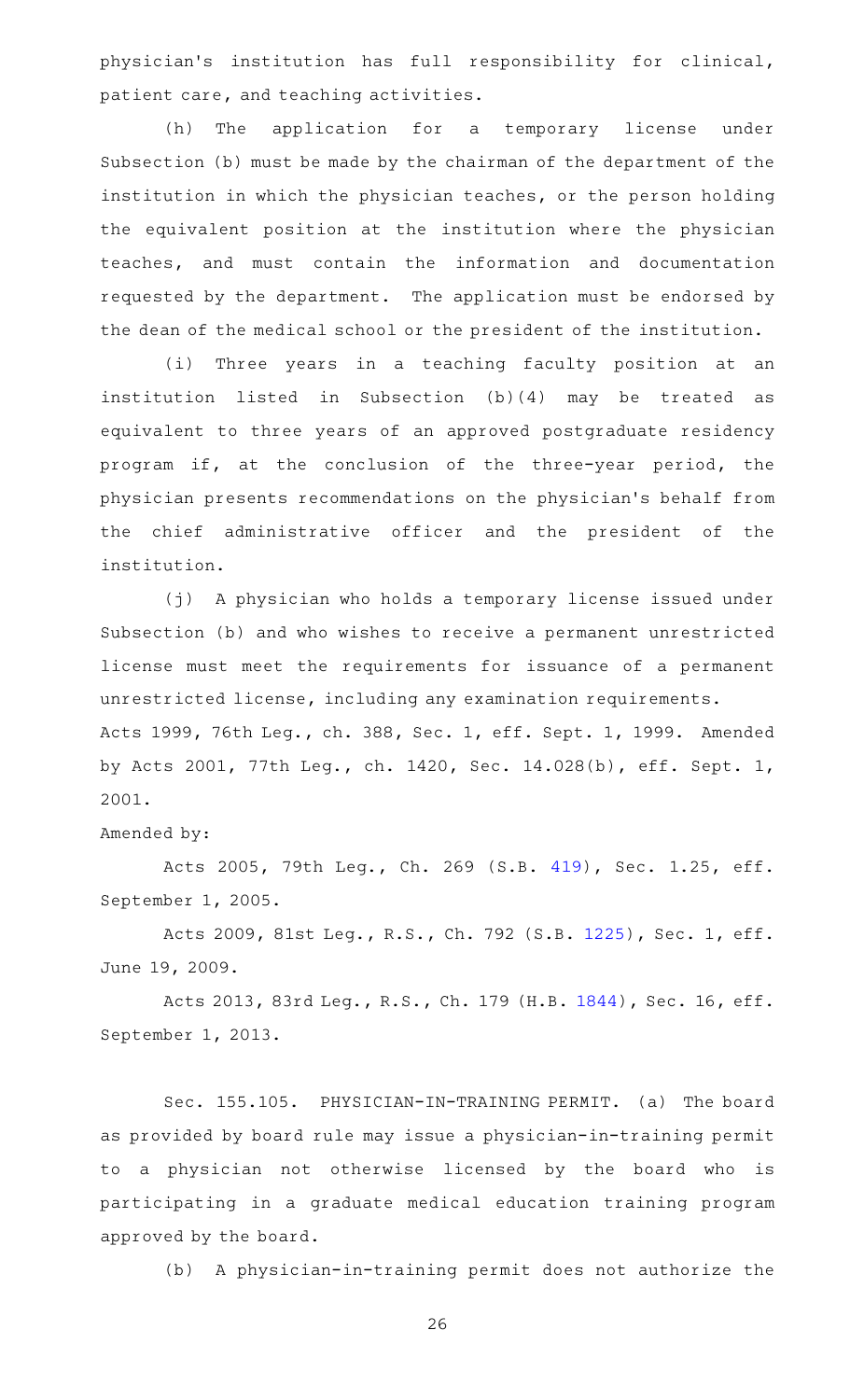performance of a medical act by the permit holder unless the act is performed:

(1) as a part of the graduate medical education training program; and

 $(2)$  under the supervision of a physician.

(c) The board has jurisdiction to discipline a permit holder whose permit has expired if the violation of the law occurred during the time the permit was valid. If an investigation is open when the permit expires, the permit shall be executory and the board may retain jurisdiction.

Acts 1999, 76th Leg., ch. 388, Sec. 1, eff. Sept. 1, 1999. Amended by Acts 2001, 77th Leg., ch. 1420, Sec. 14.027(o), eff. Sept. 1, 2001.

Sec. 155.106. CERTIFICATION OF LICENSE TO OTHER STATES. On the request of a license holder, the board shall issue a certificate that endorses the license issued by the board to other states. The board shall charge a fee for the issuance of the certificate. Acts 1999, 76th Leg., ch. 388, Sec. 1, eff. Sept. 1, 1999.

Sec. 155.107. CERTIFICATION OF EXAMINATION GRADES. On the request of a license holder, the board shall issue certification of state board examination grades to the Federation of State Medical Boards of the United States. The board shall charge a reasonable fee for the issuance.

Added by Acts 2001, 77th Leg., ch. 1420, Sec. 14.023(c), eff. Sept. 1, 2001.

#### SUBCHAPTER D. ISSUANCE OF NEW OR DUPLICATE LICENSE

Sec. 155.151. DUPLICATE LICENSE. (a) If a license issued under this subtitle is lost or destroyed, the license holder may apply to the board for a duplicate license. The application must be on a form prescribed by the board, accompanied by an affidavit of the loss or destruction that states that the applicant is the person to whom the license was issued and other information concerning the loss or destruction of the license as required by the board.